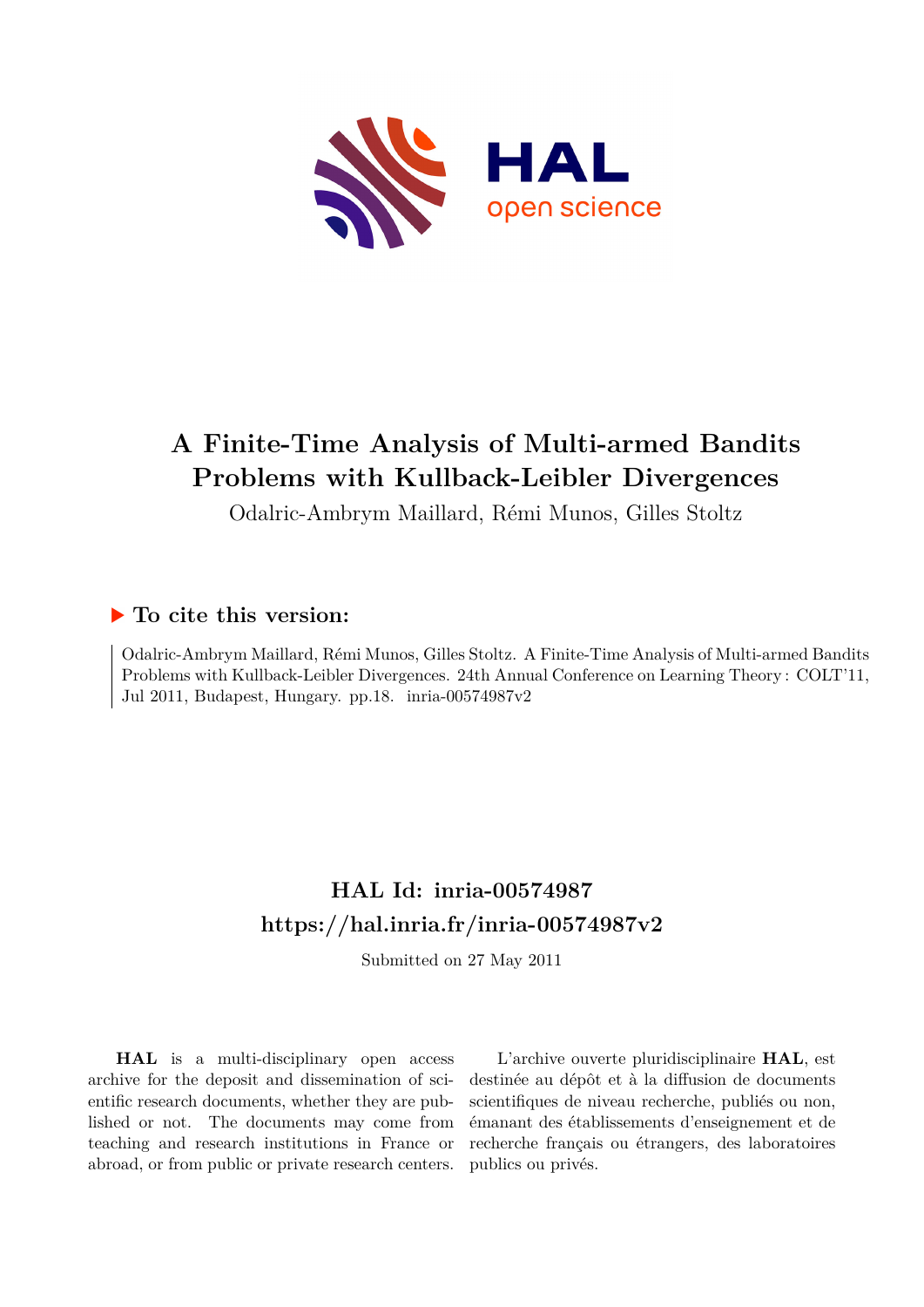## <span id="page-1-0"></span>A Finite-Time Analysis of Multi-armed Bandits Problems with Kullback-Leibler Divergences

Odalric-Ambrym Maillard INRIA Lille Nord-Europe France odalric.maillard@inria.fr

Rémi Munos INRIA Lille Nord-Europe France remi.munos@inria.fr

Gilles Stoltz Ecole normale supérieure; Paris & HEC Paris France gilles.stoltz@ens.fr

#### Abstract

We consider a Kullback-Leibler-based algorithm for the stochastic multi-armed bandit problem in the case of distributions with finite supports (not necessarily known beforehand), whose asymptotic regret matches the lower bound of [Burnetas and Katehakis](#page-14-0) ([1996](#page-14-0)). Our contribution is to provide a finite-time analysis of this algorithm; we get bounds whose main terms are smaller than the ones of previously known algorithms with finite-time analyses (like UCB-type algorithms).

#### 1 Introduction

The *stochastic* multi-armed bandit problem, introduced by [Robbins \(1952](#page-14-0)), formalizes the problem of decision-making under uncertainty, and illustrates the fundamental tradeoff that appears between *exploration*, i.e., making decisions in order to improve the knowledge of the environment, and *exploitation*, i.e., maximizing the payoff.

Setting. In this paper, we consider a multi-armed bandit problem with *finitely* many arms indexed by A, for which each arm  $a \in A$  is associated with an unknown and fixed probability distribution  $\nu_a$  over [0, 1]. The game is *sequential* and goes as follows: at each round  $t \geq 1$ , the player first picks an arm  $A_t \in \mathcal{A}$  and then receives a stochastic payoff  $Y_t$  drawn at random according to  $\nu_{A_t}$ . He only gets to see the payoff  $Y_t$ .

For each arm  $a \in \mathcal{A}$ , we denote by  $\mu_a$  the expectation of its associated distribution  $\nu_a$  and we let  $a^*$  be any optimal arm, i.e.,  $a^* \in \text{argmax } \mu_a$ .

a∈A We write  $\mu^*$  as a short-hand notation for the largest expectation  $\mu_{a^*}$  and denote the gap of the expected payoff  $\mu_a$  of an arm  $a \in \mathcal{A}$  to  $\mu^*$  as  $\Delta_a = \mu^* - \mu_a$ . In addition, the number of times each arm  $a \in \mathcal{A}$  is pulled between the rounds 1 and T is referred to as  $N_T(a)$ ,

$$
N_T(a) \stackrel{\text{def}}{=} \sum_{t=1}^T \mathbb{I}_{\{A_t = a\}}.
$$

The quality of a strategy will be evaluated through the standard notion of *expected regret*, which we recall now. The expected regret (or simply regret) at round  $T \geq 1$  is defined as

$$
R_T \stackrel{\text{def}}{=} \mathbb{E}\left[T\mu^\star - \sum_{t=1}^T Y_t\right] = \mathbb{E}\left[T\mu^\star - \sum_{t=1}^T \mu_{A_t}\right] = \sum_{a \in \mathcal{A}} \Delta_a \mathbb{E}\left[N_T(a)\right],\tag{1}
$$

where we used the tower rule for the first equality. Note that the expectation is with respect to the random draws of the  $Y_t$  according to the  $\nu_{A_t}$  and also to the possible auxiliary randomizations that the decision-making strategy is resorting to.

The regret measures the cumulative loss resulting from pulling sub-optimal arms, and thus quantifies the amount of exploration required by an algorithm in order to find a best arm, since, as (1) indicates, the regret scales with the expected number of pulls of sub-optimal arms. Since the formulation of the problem by [Robbins \(1952](#page-14-0)) the regret has been a popular criterion for assessing the quality of a strategy.

 $*<sup>*</sup>CNRS - École normale supérieure, Paris - INRIA, within the project-team CLASSIC$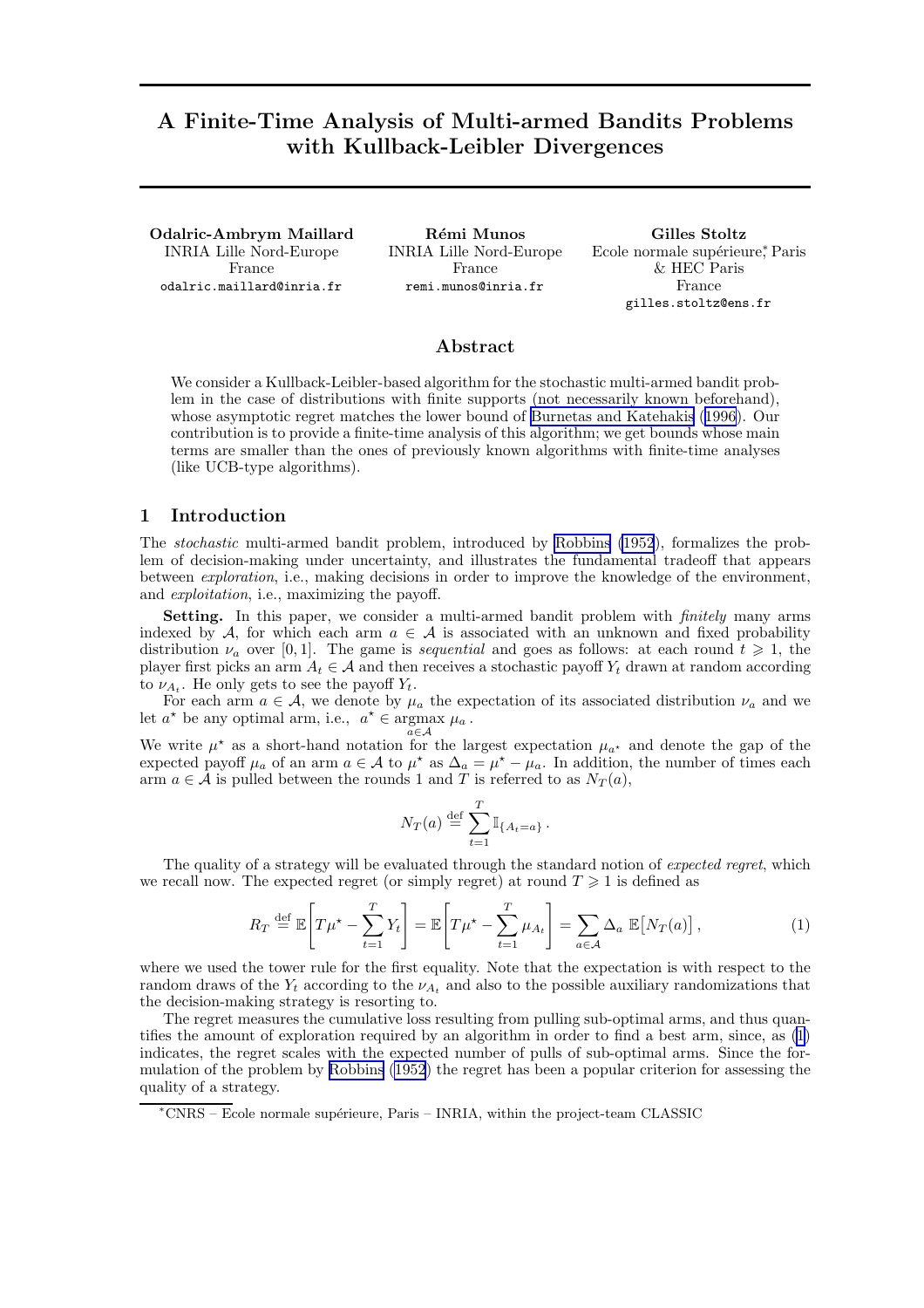Known lower bounds. [Lai and Robbins \(1985\)](#page-14-0) showed that for some (one-dimensional) parametric classes of distributions, any consistent strategy (i.e., any strategy not pulling sub-optimal arms more than in a polynomial number of rounds) will despite all asymptotically pull in expectation any sub-optimal arm a at least

$$
\mathbb{E}\!\left[N_T(a)\right]\geqslant\left(\frac{1}{\mathcal{K}(\nu_a,\nu^\star)}+o(1)\right)\log(T)
$$

times, where  $\mathcal{K}(\nu_a, \nu^*)$  is the Kullback-Leibler (KL) divergence between  $\nu_a$  and  $\nu^*$ ; it measures how close distributions  $\nu_a$  and  $\nu^*$  are from a theoretical information perspective.

Later, [Burnetas and Katehakis \(1996](#page-14-0)) extended this result to some classes of multi-dimensional parametric distributions and proved the following generic lower bound: for a given family  $\mathcal P$  of possible distributions over the arms,

$$
\mathbb{E}\big[N_T(a)\big] \geqslant \left(\frac{1}{\mathcal{K}_{\inf}(\nu_a,\mu^*)}+o(1)\right)\log(T)\,,\qquad\text{where}\quad \mathcal{K}_{\inf}(\nu_a,\mu^*)\stackrel{\text{def}}{=}\inf_{\nu\in\mathcal{P}:\,E(\nu)>\mu^*}\mathcal{K}(\nu_a,\nu)\,,
$$

with the notation  $E(\nu)$  for the expectation of a distribution  $\nu$ . The intuition behind this improvement is to be related to the goal that we want to achieve in bandit problems; it is not detecting whether a distribution is optimal or not (for this goal, the relevant quantity would be  $\mathcal{K}(\nu_a, \nu^*)$ ), but rather achieving the optimal rate of reward  $\mu^*$  (i.e., one needs to measure how close  $\nu_a$  is to any distribution  $\nu \in \mathcal{P}$  whose expectation is at least  $\mu^*$ ).

Known upper bounds. [Lai and Robbins \(1985](#page-14-0)) provided an algorithm based on the KL divergence, which has been extended by [Burnetas and Katehakis \(1996\)](#page-14-0) to an algorithm based on  $\mathcal{K}_{\text{inf}}$ ; it is asymptotically optimal since the number of pulls of any sub-optimal arm a satisfies

$$
\mathbb{E}\big[N_T(a)\big] \leqslant \left(\frac{1}{\mathcal{K}_{\inf}(\nu_a,\mu^\star)}+o(1)\right)\log(T).
$$

This result holds for finite-dimensional parametric distributions under some assumptions, e.g., the distributions having a finite and known support or belonging to a set of Gaussian distributions with known variance. Recently [Honda and Takemura](#page-14-0) ([2010a](#page-14-0)) extended this asymptotic result to the case of distributions  $P$  with support in [0, 1] and such that  $\mu^* < 1$ ; the key ingredient in this case is that

 $\mathcal{K}_{\text{inf}}(\nu_a, \mu^*)$  is equal to  $\mathcal{K}_{\text{min}}(\nu_a, \mu^*) \stackrel{\text{def}}{=} \text{inf}_{\nu \in \mathcal{P}: E(\nu) \geq \mu^*} \mathcal{K}(\nu_a, \nu).$ 

Motivation. All the results mentioned above provide asymptotic bounds only. However, any algorithm is only used for a finite number of rounds and it is thus essential to provide a finitetime analysis of its performance. [Auer et al. \(2002\)](#page-14-0) initiated this work by providing an algorithm (UCB1) based on a Chernoff-Hoeffding bound; it pulls any sub-optimal arm, till any time  $T$ , at most  $(8/\Delta_a^2)$  log  $T + 1 + \pi^2/3$  times, in expectation. Although this yields a logarithmic regret, the multiplicative constant depends on the gap  $\Delta_a^2 = (\mu^* - \mu_a)^2$  but not on  $\mathcal{K}_{\text{inf}}(\nu_a, \mu^*)$ , which can be seen to be larger than  $\Delta_a^2/2$  by Pinsker's inequality; that is, this non-asymptotic bound does not have the right dependence in the distributions. (How much is gained of course depends on the specific families of distributions at hand.) [Audibert et al. \(2009\)](#page-14-0) provided an algorithm (UCB-V) that takes into account the empirical variance of the arms and exhibited a strategy such that  $\mathbb{E}\left[N_T(a)\right] \leqslant 10(\sigma_a^2/\Delta_a^2 + 2/\Delta_a)\log T$  for any time T (where  $\sigma_a^2$  is the variance of arm a); it improves over UCB1 in case of arms with small variance. Other variants include the MOSS algorithm by [Audibert and Bubeck \(2010\)](#page-14-0) and Improved UCB by [Auer and Ortner](#page-14-0) ([2010\)](#page-14-0).

However, all these algorithms only rely on one moment (for UCB1) or two moments (for UCB-V) of the empirical distributions of the obtained rewards; they do not fully exploit the empirical distributions. As a consequence, the resulting bounds are expressed in terms of the means  $\mu_a$  and variances  $\sigma_a^2$  of the sub-optimal arms and not in terms of the quantity  $\mathcal{K}_{\text{inf}}(\nu_a, \mu^*)$  appearing in the lower bounds. The numerical experiments reported in [Filippi \(2010](#page-14-0)) confirm that these algorithms are less efficient than those based on  $\mathcal{K}_{\text{inf}}$ .

**Our contribution.** In this paper we analyze a  $\mathcal{K}_{\text{inf}}$ -based algorithm inspired by the ones studied in [Lai and Robbins \(1985\)](#page-14-0), [Burnetas and Katehakis \(1996](#page-14-0)), [Filippi \(2010](#page-14-0)); it indeed takes into account the full empirical distribution of the observed rewards. The analysis is performed (with explicit bounds) in the case of Bernoulli distributions over the arms. Less explicit but finitetime bounds are obtained in the case of finitely supported distributions (whose supports do not need to be known in advance). Finally, we pave the way for handling the case of general finitedimensional parametric distributions. These results improve on the ones by [Burnetas and Katehakis](#page-14-0) ([1996\)](#page-14-0), [Honda and Takemura \(2010a](#page-14-0)) since finite-time bounds (implying their asymptotic results)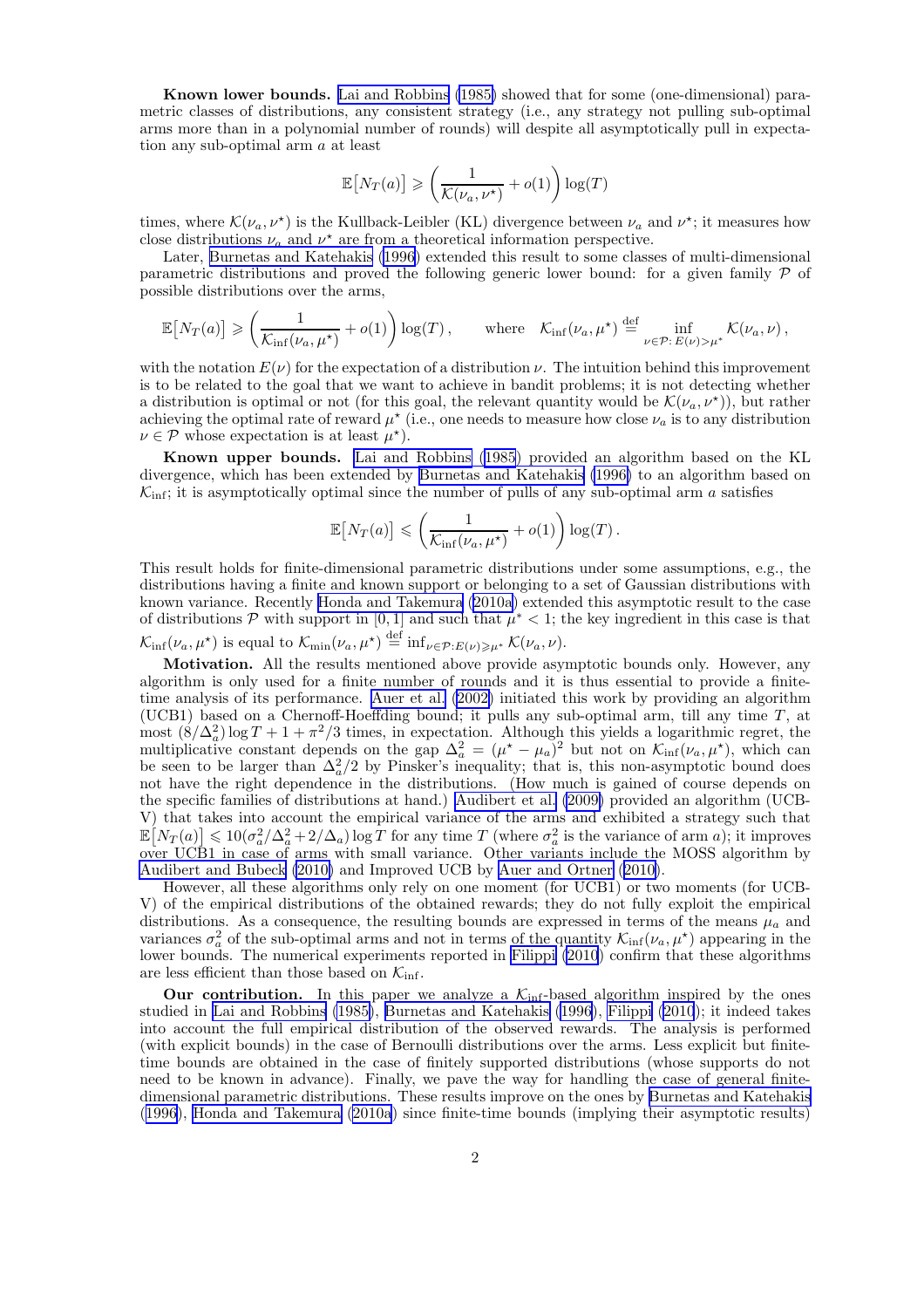<span id="page-3-0"></span>are obtained; and on [Auer et al.](#page-14-0) ([2002\)](#page-14-0), [Audibert et al. \(2009](#page-14-0)) as the dependency of the main term scales with  $\mathcal{K}_{\text{inf}}(\nu_a, \mu^*)$ . The proposed  $\mathcal{K}_{\text{inf}}$ -based algorithm is also more natural and more appealing than the one presented in [Honda and Takemura \(2010a\)](#page-14-0).

Recent related works. Since our initial submission of the present paper, we got aware of two papers that tackle problems similar to ours. First, a revised version of [Honda and Takemura](#page-14-0) ([2010b](#page-14-0), personal communication) obtains finite-time regret bounds (with prohibitively large constants) for a *randomized* (less natural) strategy in the case of distributions with finite supports (also not known in advance). Second, another paper at this conference (Garivier and Cappé, [2011\)](#page-14-0) also deals with the  $K$ -strategy which we study in Theorem [3;](#page-4-0) they however do not obtain second-order terms in closed forms as we do and later extend their strategy to exponential families of distributions (while we extend our strategy to the case of distributions with finite supports). On the other hand, they show how the  $K$ -strategy can be extended in a straightforward manner to guarantee bounds with respect to the family of all bounded distributions on a known interval; these bounds are suboptimal but improve on the ones of UCB-type algorithms.

#### 2 Definitions and tools

Let X be a Polish space; in the next sections, we will consider  $\mathcal{X} = \{0, 1\}$  or  $\mathcal{X} = [0, 1]$ . We denote by  $\mathcal{P}(\mathcal{X})$  the set of probability distributions over X and equip  $\mathcal{P}(\mathcal{X})$  with the distance d induced by the norm  $\|\cdot\|$  defined by  $\|\nu\| = \sup_{f \in \mathcal{L}} | \int_{\mathcal{X}} f d\nu|$ , where  $\mathcal{L}$  is the set of Lipschitz functions over  $\mathcal{X}$ , taking values in  $[-1, 1]$  and with Lipschitz constant smaller than 1.

**Kullback-Leibler divergence:** For two elements  $\nu, \kappa \in \mathcal{P}(\mathcal{X})$ , we write  $\nu \ll \kappa$  when  $\nu$  is absolutely continuous with respect to  $\kappa$  and denote in this case by  $d\nu/d\kappa$  the density of  $\nu$  with respect to  $\kappa$ . We recall that the Kullback-Leibler divergence between  $\nu$  and  $\kappa$  is defined as

$$
\mathcal{K}(\nu,\kappa) = \int_{[0,1]} \frac{\mathrm{d}\nu}{\mathrm{d}\kappa} \log \frac{\mathrm{d}\nu}{\mathrm{d}\kappa} \, \mathrm{d}\kappa \quad \text{if } \nu \ll \kappa; \qquad \text{and} \quad \mathcal{K}(\nu,\kappa) = +\infty \quad \text{otherwise.} \tag{2}
$$

**Empirical distribution:** We consider a sequence  $X_1, X_2, \ldots$  of random variables taking values in  $\mathcal{X}$ , independent and identically distributed according to a distribution  $\nu$ . For all integers  $t \geq 1$ , we denote the empirical distribution corresponding to the first  $t$  elements of the sequence by

$$
\widehat{\nu}_t = \frac{1}{t} \sum_{s=1}^t \delta_{X_t} \, .
$$

Non-asymptotic Sanov's Lemma: The following lemma follows from a straightforward adaptation of [Dinwoodie \(1992](#page-14-0), Theorem 2.1 and comments on page 372). Details of the proof are provided in the appendix.

**Lemma 1** Let C be an open convex subset of 
$$
\mathcal{P}(\mathcal{X})
$$
 such that  $\Lambda(\mathcal{C}) = \inf_{\kappa \in \mathcal{C}} \mathcal{K}(\kappa, \nu) < \infty$ .  
\nThen, for all  $t \ge 1$ , one has  $\mathbb{P}_{\nu} \{ \widehat{\nu}_t \in \overline{\mathcal{C}} \} \le e^{-t\Lambda(\overline{\mathcal{C}})}$  where  $\overline{\mathcal{C}}$  is the closure of C.

This lemma should be thought of as a deviation inequality. The empirical distribution converges (in distribution) to  $\nu$ . Now, if (and only if)  $\nu$  is not in the closure of C, then  $\Lambda(\mathcal{C}) > 0$  and the lemma indicates how unlikely it is that  $\hat{\nu}_t$  is in this set  $\overline{\mathcal{C}}$  not containing the limit  $\nu$ . The probability of interest decreases at a geometric rate, which depends on  $\Lambda(\mathcal{C})$ .

#### 3 Finite-time analysis for Bernoulli distributions

In this section, we start with the case of Bernoulli distributions. Although this case is a special case of the general results of Section [4,](#page-8-0) we provide here a complete and self-contained analysis of this case, where, in addition, we are able to provide closed forms for all the terms in the regret bound. Note however that the resulting bound is slightly worse than what could be derived from the general case (for which more sophisticated tools are used). This result is mainly provided as a warm-up.

#### 3.1 Reminder of some useful results for Bernoulli distributions

We denote by  $\mathcal B$  the subset of  $\mathcal P([0,1])$  formed by the Bernoulli distributions; it corresponds to  $\mathcal{B} = \mathcal{P}(\{0,1\})$ . A generic element of  $\mathcal{B}$  will be denoted by  $\beta(p)$ , where  $p \in [0,1]$  is the probability mass put on 1. We consider a sequence  $X_1, X_2, \ldots$  of independent and identically distributed random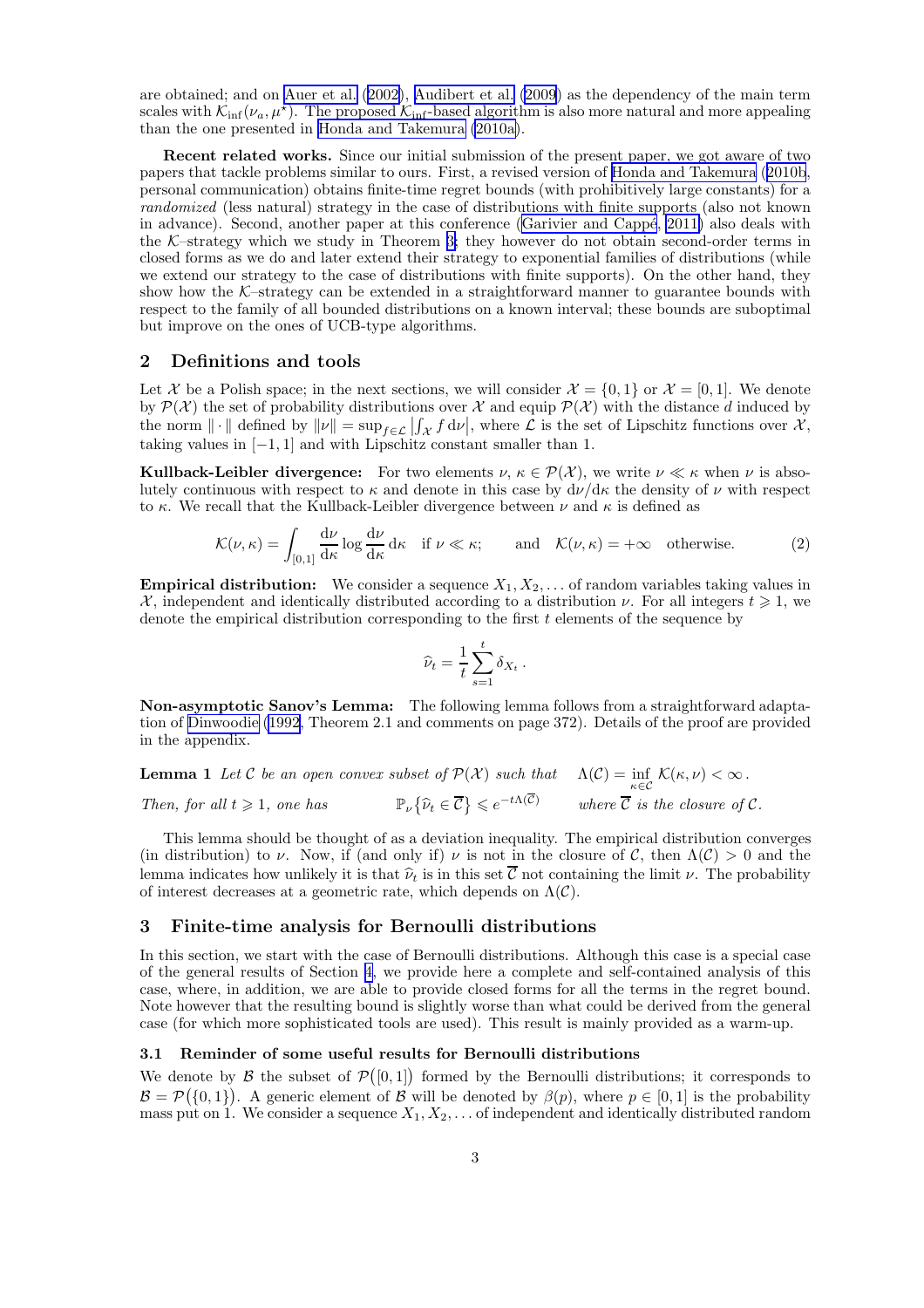<span id="page-4-0"></span>*Parameters:* A non-decreasing function  $f : \mathbb{N} \to \mathbb{R}$ 

Initialization: Pull each arm of A once

For rounds  $t + 1$ , where  $t \geq |\mathcal{A}|$ ,

– compute for each arm  $a \in \mathcal{A}$  the quantity

$$
B_{a,t}^+ = \max \left\{ q \in [0,1]: \quad N_t(a) \mathcal{K}\Big(\beta(\widehat{\mu}_{a,N_t(a)}), \beta(q)\Big) \leq f(t) \right\},\
$$

$$
\widehat{\mu}_{a,N_t(a)} = \frac{1}{N_t(a)} \sum_{s \leq t:\ A_s = a} Y_s;
$$

where

- in case of a tie, pick an arm with largest value of 
$$
\hat{\mu}_{a,N_t(a)}
$$
;

– pull any arm  $A_{t+1}$  ∈ argmax  $B_{a,t}^+$ .

#### Figure 1: The  $K$ -strategy.

variables, with common distribution  $\beta(p)$ ; for the sake of clarity we will index, in this subsection only, all probabilities and expectations with p.

For all integers  $t \geqslant 1$ , we denote by  $\hat{p}_t = \frac{1}{t}$ t  $\stackrel{t}{\blacktriangle}$  $s=1$  $X_t$  the empirical average of the first t elements

of the sequence.

The lemma below follows from an adaptation of [Garivier and Leonardi \(2010](#page-14-0), Proposition 2). The details of the adaptation (and simplification) can be found in the appendix.

**Lemma 2** *For all*  $p \in [0, 1]$ *, all*  $\varepsilon > 1$ *, and all*  $t \ge 1$ *,* 

$$
\mathbb{P}_p\left(\bigcup_{s=1}^t \left\{ s \ \mathcal{K}\Big(\beta(\widehat{p}_s), \ \beta(p)\Big) \geqslant \varepsilon \right\}\right) \leqslant 2e \left\lceil \varepsilon \log t \right\rceil e^{-\varepsilon}.
$$

In particular, for all random variables  $N_t$  taking values in  $\{1, \ldots, t\}$ ,

$$
\mathbb{P}_p\bigg\{N_t\; \mathcal{K}\Big(\beta\big(\widehat{p}_{N_t}\big),\,\beta(p)\Big)\geqslant \varepsilon\bigg\}\leqslant 2e\left\lceil\varepsilon\log t\right\rceil e^{-\varepsilon}\,.
$$

Another immediate fact about Bernoulli distributions is that for all  $p \in (0,1)$ , the mappings  $\mathcal{K}_{\cdot,p}: q \in (0,1) \mapsto \mathcal{K}(\beta(p), \beta(q))$  and  $\mathcal{K}_{p,\cdot} : q \in [0,1] \mapsto \mathcal{K}(\beta(q), \beta(p))$  are continuous and take finite values. In particular, we have, for instance, that for all  $\varepsilon > 0$  and  $p \in (0, 1)$ , the set

$$
\Bigl\{q\in[0,1]:\ \ \mathcal{K}\bigl(\beta(p),\beta(q)\bigr)\leqslant\varepsilon\Bigr\}
$$

is a closed interval containing p. This property still holds when  $p \in \{0, 1\}$ , as in this case, the interval is reduced to  $\{p\}$ .

#### 3.2 Strategy and analysis

We consider the so-called  $K$ -strategy of Figure 1, which was already considered in the literature, see [Burnetas and Katehakis](#page-14-0) ([1996](#page-14-0)), [Filippi \(2010\)](#page-14-0). The numerical computation of the quantities  $B_{a,t}^+$ is straightforward (by convexity of  $K$  in its second argument, by using iterative methods) and is detailed therein.

Before proceeding, we denote by  $\sigma_a^2 = \mu_a (1 - \mu_a)$  the variance of each arm  $a \in \mathcal{A}$  (and take the short-hand notation  $\sigma^{\star,2}$  for the variance of an optimal arm).

**Theorem 3** When  $\mu^* \in (0,1)$ , for all non-decreasing functions  $f : \mathbb{N} \to \mathbb{R}_+$  such that  $f(1) \geq 1$ , *the expected regret*  $R_T$  *of the strategy of Figure 1 is upper bounded by the infimum, as the*  $(c_a)_{a \in A}$ *describe*  $(0, +\infty)$ *, of the quantities* 

$$
\sum_{a\in\mathcal{A}}\Delta_a\left(\frac{(1+c_a)\,f(T)}{\mathcal{K}\big(\beta(\mu_a),\,\beta(\mu^{\star})\big)}+4e\sum_{t=|\mathcal{A}|}^{T-1}\left[f(t)\log t\right]e^{-f(t)}+\frac{(1+c_a)^2}{8\,c_a^2\Delta_a^2\,\min\big\{\sigma_a^4,\,\sigma^{\star,4}\big\}}\mathbb{I}_{\{\mu_a\in(0,1)\}}+3\right).
$$

For  $\mu^* = 0$ , its regret is null. For  $\mu^* = 1$ , it satisfies  $R_T \leq 2(|\mathcal{A}| - 1)$ .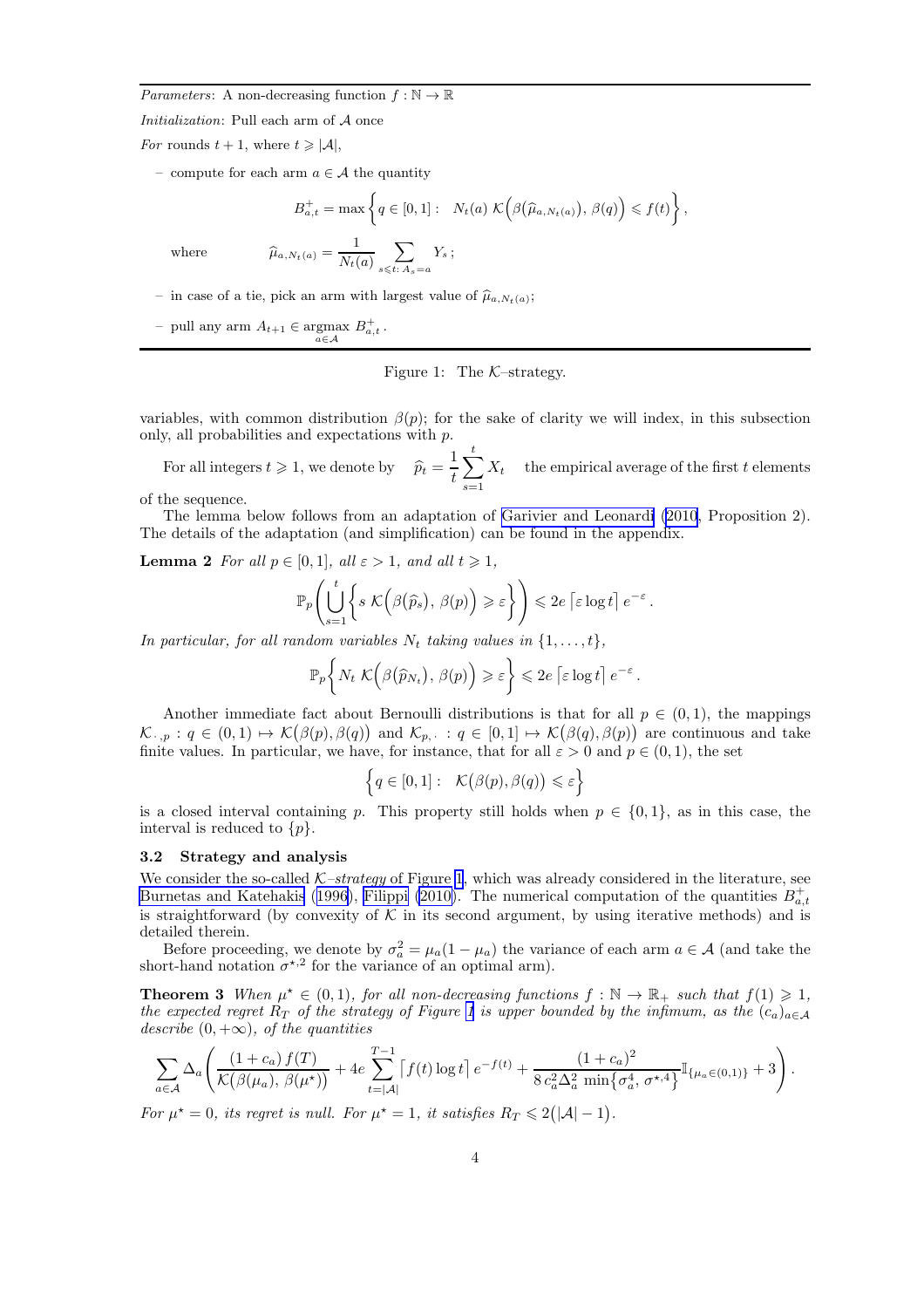A possible choice for the function f is  $f(t) = \log((et) \log^{3}(et))$ , which is non decreasing, satisfies  $f(1) \geq 1$ , and is such that the second term in the sum above is bounded (by a basic result about so-called Bertrand's series). Now, as the constants  $c_a$  in the bound are parameters of the analysis (and not of the strategy), they can be optimized. For instance, with the choice of  $f(t)$  mentioned above, taking each  $c_a$  proportional to  $(\log T)^{-1/3}$  (up to a multiplicative constant that depends on the distributions  $\nu_a$ ) entails the regret bound

$$
\sum_{a\in\mathcal{A}}\Delta_a \frac{\log T}{\mathcal{K}(\beta(\mu_a),\,\beta(\mu^{\star}))}+\varepsilon_T,
$$

where it is easy to give an explicit and closed-form expression of  $\varepsilon_T$ ; in this conference version, we only indicate that  $\varepsilon_T$  is of order of  $(\log T)^{2/3}$  but we do not know whether the order of magnitude of this second-order term is optimal.

**Proof:** We first deal with the case where  $\mu^* \notin \{0,1\}$  and introduce an additional notation. In view of the remark at the end of Section [3.1](#page-3-0), for all arms a and rounds t, we let  $B_{a,t}^-$  be the element in [0, 1] such that

$$
\left\{q \in [0,1]: N_t(a) \mathcal{K}\Big(\beta\big(\widehat{\mu}_{a,N_t(a)}\big), \beta(q)\Big) \leqslant f(t)\right\} = \left[B_{a,t}^-, B_{a,t}^+\right].\tag{3}
$$

As [\(1](#page-1-0)) indicates, it suffices to bound  $N_T(a)$  for all suboptimal arms a, i.e., for all arms such that  $\mu_a < \mu^*$ . We will assume in addition that  $\mu_a > 0$  (and we also have  $\mu_a \le \mu^* < 1$ ); the case where  $\mu_a = 0$  will be handled separately.

Step 1: A decomposition of the events of interest. For  $t \geq |\mathcal{A}|$ , when  $A_{t+1} = a$ , we have in particular, by definition of the strategy, that  $B_{a,t}^+ \geq B_{a^*,t}^+$ . On the event

$$
\left\{A_{t+1} = a\right\} \cap \left\{\mu^{\star} \in \left[B_{a^{\star},t}^{-}, B_{a^{\star},t}^{+}\right]\right\} \cap \left\{\mu_a \in \left[B_{a,t}^{-}, B_{a,t}^{+}\right]\right\},\
$$

we therefore have, on the one hand,  $\mu^* \leqslant B_{a^*,t}^+ \leqslant B_{a,t}^+$  and on the other hand,  $B_{a,t}^- \leqslant \mu_a \leqslant \mu^*$ , that is, the considered event is included in  $\left\{\mu^{\star} \in \left[B_{a,t}^{-}, B_{a,t}^{+}\right]\right\}$ . We thus proved that

$$
\left\{A_{t+1} = a\right\} \subseteq \left\{\mu^* \notin \left[B_{a^*,t}^-, B_{a^*,t}^+\right]\right\} \cup \left\{\mu_a \notin \left[B_{a,t}^-, B_{a,t}^+\right]\right\} \cup \left\{\mu^* \in \left[B_{a,t}^-, B_{a,t}^+\right]\right\}.
$$

Going back to the definition (3), we get in particular the inclusion

$$
\{A_{t+1} = a\} \subseteq \left\{ N_t(a^*) \mathcal{K}(\beta(\widehat{\mu}_{a^*,N_t(a^*)}), \beta(\mu^*)) > f(t) \right\}
$$

$$
\cup \left\{ N_t(a) \mathcal{K}(\beta(\widehat{\mu}_{a,N_t(a)}), \beta(\mu_a)) > f(t) \right\}
$$

$$
\cup \left( \left\{ N_t(a) \mathcal{K}(\beta(\widehat{\mu}_{a,N_t(a)}), \beta(\mu^*)) \leq f(t) \right\} \cap \left\{ A_{t+1} = a \right\} \right).
$$

Step 2: Bounding the probabilities of two elements of the decomposition. We consider the filtration  $(\mathcal{F}_t)$ , where for all  $t \geq 1$ , the  $\sigma$ -algebra  $\mathcal{F}_t$  is generated by  $A_1, Y_1, \ldots, A_t, Y_t$ . In particular,  $A_{t+1}$  and thus all  $N_{t+1}(a)$  are  $\mathcal{F}_t$ -measurable. We denote by  $\tau_{a,1}$  the deterministic round at which a was pulled for the first time and by  $\tau_{a,2}, \tau_{a,3}, \ldots$  the rounds  $t \geq |\mathcal{A}| + 1$  at which a was then played; since for all  $k \geq 2$ ,

$$
\tau_{a,k} = \min\left\{t \geqslant |\mathcal{A}| + 1: N_t(a) = k\right\},\,
$$

we see that  $\{\tau_{a,k}=t\}$  is  $\mathcal{F}_{t-1}$ -measurable. Therefore, for each  $k\geqslant 1$ , the random variable  $\tau_{a,k}$  is a (predictable) stopping time. Hence, by a well-known fact in probability theory (see, e.g., [Chow and](#page-14-0) [Teicher 1988](#page-14-0), Section 5.3), the random variables  $X_{a,k} = Y_{\tau_{a,k}}$ , where  $k = 1, 2, \ldots$  are independent and identically distributed according to  $\nu_a$ . Since on  $\{N_t(a) = k\}$ , we have the rewriting

$$
\widehat{\mu}_{a,N_t(a)} = \widetilde{\mu}_{a,k}
$$
 where  $\widetilde{\mu}_{a,k} = \frac{1}{k} \sum_{j=1}^k \widetilde{X}_{a,j}$ ,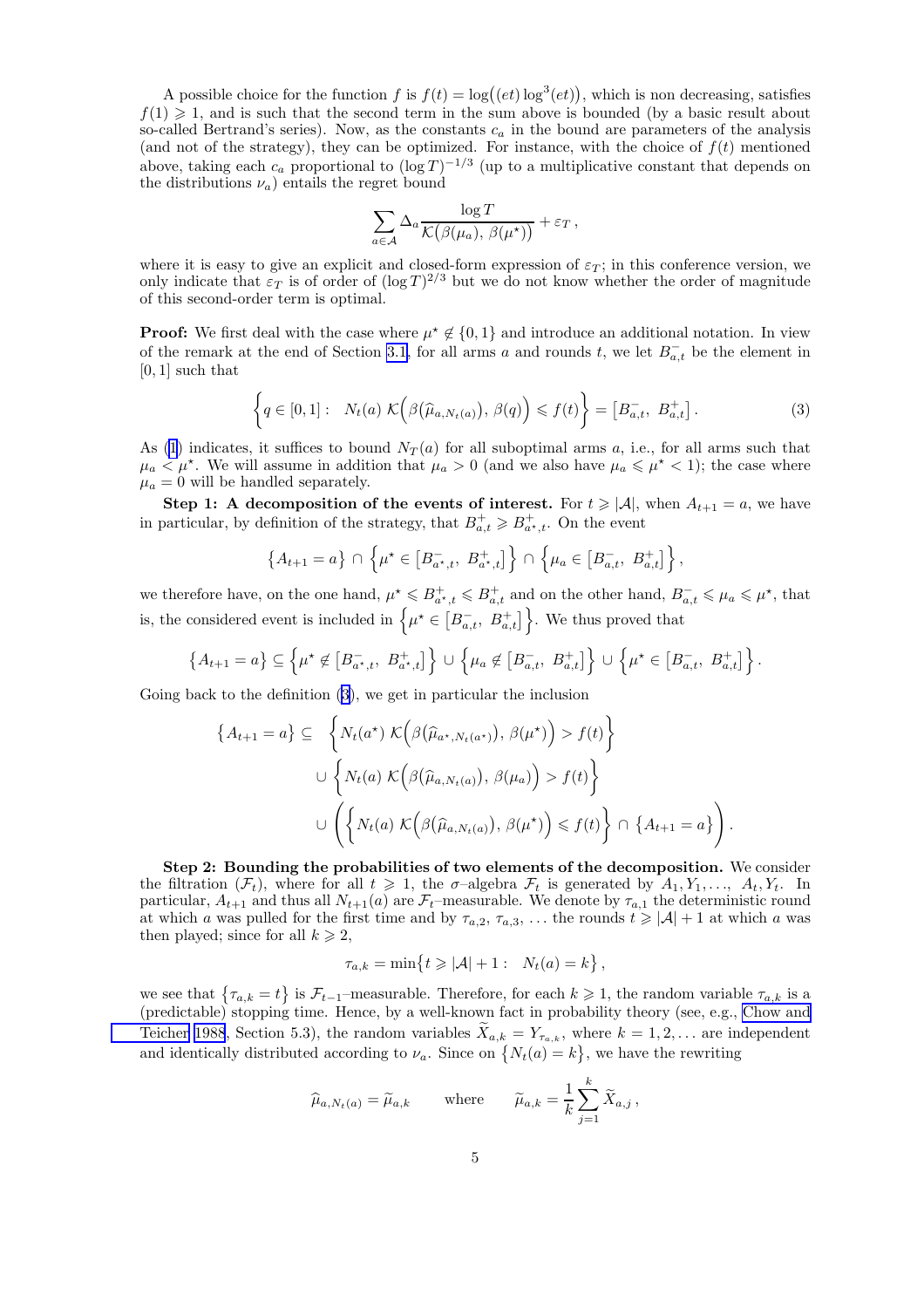<span id="page-6-0"></span>and since for  $t \geq |\mathcal{A}| + 1$ , one has  $N_t(a) \geq 1$  with probability 1, we can apply the second statement in Lemma [2](#page-4-0) and get, for all  $t \geq |\mathcal{A}| + 1$ ,

$$
\mathbb{P}\bigg\{N_t(a)\; \mathcal{K}\Big(\beta\big(\widehat{\mu}_{a,N_t(a)}\big),\,\beta(\mu_a)\Big)>f(t)\bigg\}\leqslant 2e\left[f(t)\log t\right]e^{-f(t)}
$$

.

A similar argument shows that for all  $t \geq |\mathcal{A}| + 1$ ,

$$
\mathbb{P}\bigg\{N_t(a^\star)\; \mathcal{K}\Big(\beta\big(\widehat{\mu}_{a^\star,N_t(a^\star)}\big),\,\beta(\mu^\star)\Big)>f(t)\bigg\}\leqslant 2e\,\big\lceil f(t)\log t\big\rceil\,e^{-f(t)}\,.
$$

Step 3: Rewriting the remaining terms. We therefore proved that

$$
\mathbb{E}\big[N_T(a)\big] \leq 1 + 4e \sum_{t=|\mathcal{A}|}^{T-1} \big[f(t) \log t\big] e^{-f(t)} + \sum_{t=|\mathcal{A}|}^{T-1} \mathbb{P}\bigg(\bigg\{N_t(a) \mathcal{K}\Big(\beta\big(\widehat{\mu}_{a,N_t(a)}\big), \beta(\mu^*)\Big) \leq f(t)\bigg\} \cap \{A_{t+1} = a\}\bigg)
$$

and deal now with the last sum. Since  $f$  is non decreasing, it is bounded by

$$
\sum_{t=|\mathcal{A}|}^{T-1} \mathbb{P}\Big(K_t \cap \{A_{t+1} = a\}\Big) \quad \text{where} \quad K_t = \left\{ N_t(a) \; \mathcal{K}\Big(\beta(\widehat{\mu}_{a,N_t(a)}), \beta(\mu^\star)\Big) \leq f(T) \right\}.
$$
\n
$$
\text{Now,} \quad \sum_{t=|\mathcal{A}|}^{T-1} \mathbb{P}\Big(K_t \cap \{A_{t+1} = a\}\Big) = \mathbb{E}\Bigg[\sum_{t=|\mathcal{A}|}^{T-1} \mathbb{I}_{\{A_{t+1} = a\}} \mathbb{I}_{K_t}\Bigg] = \mathbb{E}\Bigg[\sum_{k \geqslant 2} \mathbb{I}_{\{\tau_{a,k} \leqslant T\}} \mathbb{I}_{K_{\tau_{a,k}-1}}\Bigg].
$$
\n
$$
\text{We note that since } N_t \leqslant t \text{ is a linear basis that}
$$

We note that, since  $N_{\tau_{a,k}-1}(a) = k - 1$ , we have that

$$
K_{\tau_{a,k}-1} = \left\{ (k-1) \; \mathcal{K}\Big(\beta\big(\widetilde{\mu}_{a,k-1}\big), \; \beta(\mu^{\star})\Big) \leqslant f(T) \right\}.
$$

All in all, since  $\tau_{a,k} \leq T$  implies  $k \leq T - |\mathcal{A}| + 1$  (as each arm is played at least once during the first  $|\mathcal{A}|$  rounds), we have

$$
\mathbb{E}\left[\sum_{k\geqslant2}\mathbb{I}_{\left\{\tau_{a,k}\leqslant T\right\}}\mathbb{I}_{K_{\tau_{a,k}-1}}\right]\leqslant\mathbb{E}\left[\sum_{k=2}^{T-|\mathcal{A}|+1}\mathbb{I}_{K_{\tau_{a,k}-1}}\right]=\sum_{k=2}^{T-|\mathcal{A}|+1}\mathbb{P}\left\{(k-1)\;K\Big(\beta\big(\widetilde{\mu}_{a,k-1}\big),\,\beta(\mu^\star)\Big)\leqslant f(T)\right\}.\tag{4}
$$

Step 4: Bounding the probabilities of the latter sum via Sanov's lemma. For each  $\gamma > 0$ , we define the convex open set  $\mathcal{C}_{\gamma} = \Big\{\beta(q) \in \mathcal{B}: \mathcal{K}(\beta(q), \beta(\mu^{\star})) < \gamma \Big\}$ , which is a non-empty set (since  $\mu^*$  < 1); by continuity of the mapping  $\mathcal{K}_{\cdot,\mu^*}$  defined after the statement of Lemma [2](#page-4-0) when  $\mu^* \in (0, 1)$ , its closure equals  $\overline{C}_\gamma = \left\{ \beta(q) \in \mathcal{B} : \n\begin{array}{l} \n\mathcal{K}(\beta(q), \beta(\mu^*) \leq \gamma \n\end{array} \right\}.$ 

In addition, since  $\mu_a \in (0,1)$ , we have that  $\mathcal{K}(\beta(q), \beta(\mu_a)) < \infty$  for all  $q \in [0,1]$ . In particular, for all  $\gamma > 0$ , the condition  $\Lambda(\mathcal{C}_{\gamma}) < \infty$  of Lemma [1](#page-3-0) is satisfied. Denoting this value by

$$
\theta_a(\gamma) = \inf \left\{ \mathcal{K}(\beta(q), \beta(\mu_a)) : \beta(q) \in \mathcal{B} \text{ such that } \mathcal{K}(\beta(q), \beta(\mu^*) ) \leq \gamma \right\},\
$$

we get by the indicated lemma that for all  $k \geq 1$ ,

$$
\mathbb{P}\bigg\{\mathcal{K}\Big(\beta\big(\widetilde{\mu}_{a,k}\big),\,\beta(\mu^\star)\Big)\leqslant \gamma\bigg\}=\mathbb{P}\bigg\{\beta\big(\widetilde{\mu}_{a,k}\big)\in\overline{\mathcal{C}}_{\gamma}\bigg\}\leqslant e^{-k\,\theta_a(\gamma)}\,.
$$

Now, since (an open neighborhood of)  $\beta(\mu_a)$  is not included in  $\overline{\mathcal{C}}_{\gamma}$  as soon as  $0 < \gamma < \mathcal{K}(\beta(\mu_a), \beta(\mu^{\star}))$ , we have that  $\theta_a(\gamma) > 0$  for such values of  $\gamma$ . To apply the obtained inequality to the last sum in (4), we fix a constant  $c_a > 0$  and denote by  $k_0$  the following upper integer part,  $k_0 =$  $\left[ (1 + c_a) f(T) \right]$  $\frac{(1+c_a) f(T)}{\mathcal{K}(\beta(\mu_a), \beta(\mu^*))}$ , so that  $f(T)/k \leqslant \mathcal{K}(\beta(\mu_a), \beta(\mu^*))/(1+c_a) < \mathcal{K}(\beta(\mu_a), \beta(\mu^*))$  for  $k \geqslant k_0$ , hence,

$$
\sum_{k=2}^{T-|\mathcal{A}|+1} \mathbb{P}\bigg\{(k-1) \mathcal{K}\Big(\beta(\widetilde{\mu}_{a,k-1}), \beta(\mu^{\star})\Big) \leq f(T)\bigg\} \leq \sum_{k=1}^{T} \mathbb{P}\bigg\{\mathcal{K}\Big(\beta(\widetilde{\mu}_{a,k}), \beta(\mu^{\star})\Big) \leq \frac{f(T)}{k}\bigg\}
$$
  

$$
\leq k_0 - 1 + \sum_{k=k_0}^{T} \exp(-k \theta_a(f(T)/k)).
$$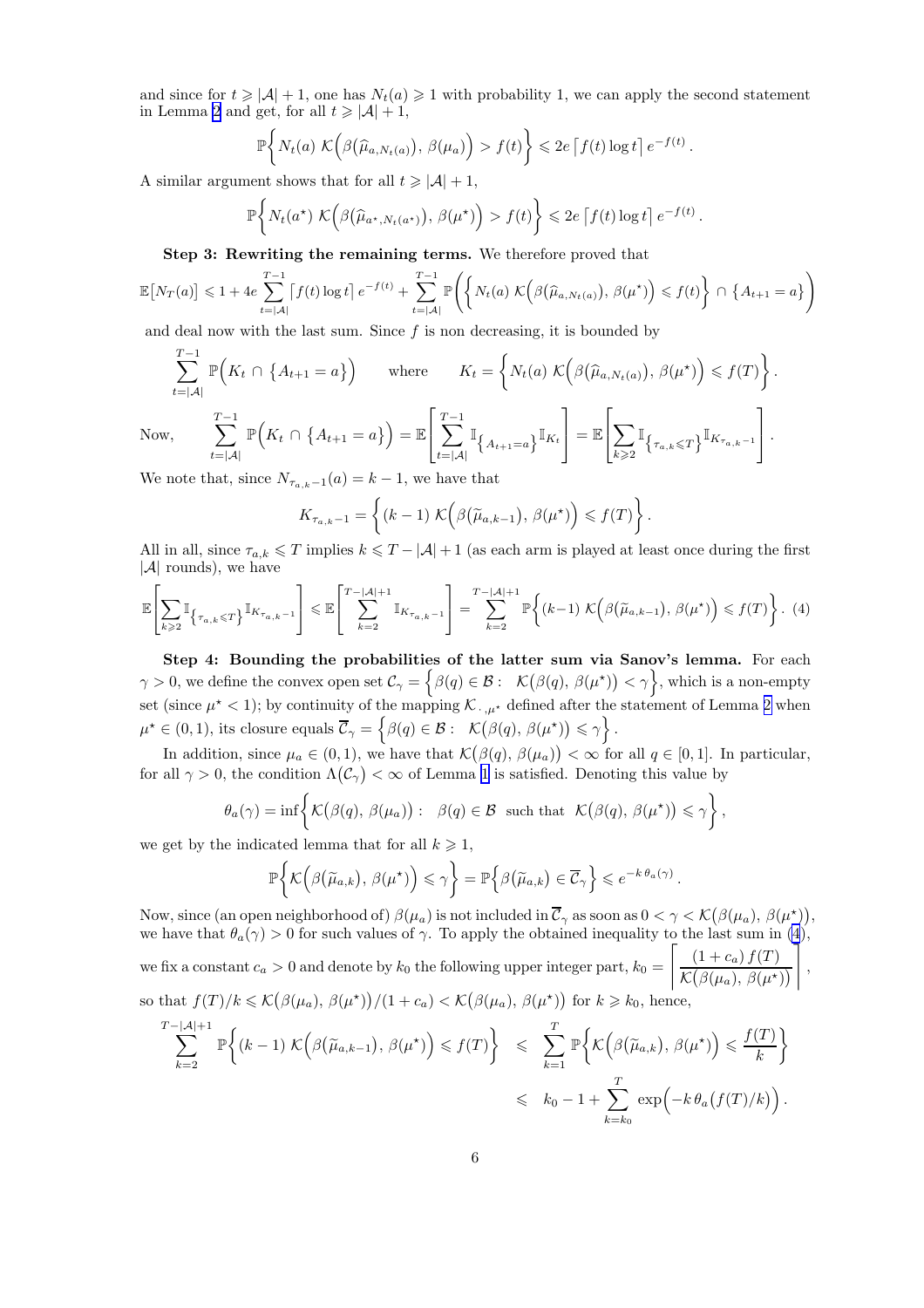Since  $\theta_a$  is a non-increasing function,

$$
\sum_{k=k_0}^T \exp\left(-k \theta_a \left(f(T)/k\right)\right) \leqslant \sum_{k=k_0}^T \exp\left(-k \theta_a \left(\mathcal{K}\left(\beta(\mu_a), \beta(\mu^*)\right)/(1+c_a)\right)\right)
$$
  

$$
\leqslant \Gamma_a(c_a) \exp\left(-k_0 \theta_a \left(\mathcal{K}\left(\beta(\mu_a), \beta(\mu^*)\right)/(1+c_a)\right)\right) \leqslant \Gamma_a(c_a),
$$

where  $\Gamma_a(c_a) = \left[1 - \exp\left(-\theta_a\left(\mathcal{K}(\beta(\mu_a), \beta(\mu^*)\right)/(1+c_a)\right)\right]\right]^{-1}$ . Putting all pieces together, we thus proved so far that

$$
\mathbb{E}\big[N_T(a)\big] \leq 1 + \frac{(1+c_a)f(T)}{\mathcal{K}\big(\beta(\mu_a), \beta(\mu^*)\big)} + 4e \sum_{t=|\mathcal{A}|}^{T-1} \big[f(t)\log t\big] e^{-f(t)} + \Gamma_a(c_a)
$$

and it only remains to deal with  $\Gamma_a(c_a)$ .

Step 5: Getting an upper bound in closed form for  $\Gamma_a(c_a)$ . We will make repeated uses of Pinsker's inequality: for  $p, q \in [0, 1]$ , one has  $\mathcal{K}(\beta(p), \beta(q)) \geqslant 2(p-q)^2$ . In what follows, we use the short-hand notation  $\Theta_a = \theta_a (\mathcal{K}(\beta(\mu_a), \beta(\mu^*))/(1+c_a))$  and therefore need to upper bound  $1/(1-e^{-\Theta_a})$ . Since for all  $u \geq 0$ , one has  $e^{-u} \leq 1-u+u^2/2$ , we

get  $\Gamma_a(c_a) \leqslant \frac{1}{\Omega(1-a)}$  $\frac{1}{\Theta_a \big(1-\Theta_a/2\big)} \leqslant \frac{2}{\Theta_a}$  $\frac{2}{\Theta_a}$  for  $\Theta_a \leq 1$ , and  $\Gamma_a(c_a) \leq \frac{1}{1-\epsilon}$  $\frac{1}{1-e^{-1}} \leqslant 2$  for  $\Theta_a \geqslant 1$ . It thus only remains to lower bound  $\Theta_a$  in the case when it is smaller than 1.

By the continuity properties of the Kullback-Leibler divergence, the infimum in the definition of  $\theta_a$  is always achieved; we therefore let  $\tilde{\mu}$  be an element in [0, 1] such that

$$
\Theta_a = \mathcal{K}(\beta(\widetilde{\mu}), \beta(\mu_a))
$$
 and  $\mathcal{K}(\beta(\widetilde{\mu}), \beta(\mu^*)) = \frac{\mathcal{K}(\beta(\mu_a), \beta(\mu^*))}{1+c}$ ;

it is easy to see that we have the ordering  $\mu_a < \tilde{\mu} < \mu^*$ . By Pinsker's inequality,  $\Theta_a \geq 2(\tilde{\mu} - \mu_a)^2$ and we now lower bound the latter quantity. We use the short-hand notation  $f(p) = \mathcal{K}(\beta(p), \beta(\mu^{\star}))$ and note that the thus defined mapping  $f$  is convex and differentiable on  $(0, 1)$ ; its derivative equals  $f'(p) = \log((1-\mu^*)/(\mu^*)) + \log(p/(1-p))$  for all  $p \in (0,1)$  and is therefore non positive for  $p \leq \mu^*$ . By the indicated convexity of f, using a sub-gradient inequality, we get  $f(\tilde{\mu}) - f(\mu_a) \geq f'(\mu_a) (\tilde{\mu} - \mu_a)$ , which entails, since  $f'(\mu_a) < 0$ ,

$$
\widetilde{\mu} - \mu_a \geqslant \frac{f(\widetilde{\mu}) - f(\mu_a)}{f'(\mu_a)} = \frac{c_a}{1 + c_a} \frac{f(\mu_a)}{-f'(\mu_a)},\tag{5}
$$

.

where the equality follows from the fact that by definition of  $\mu$ , we have  $f(\tilde{\mu}) = f(\mu_a)/(1 + c_a)$ . Now, since f' is differentiable as well on  $(0,1)$  and takes the value 0 at  $\mu^*$ , a Taylor's equality entails that there exists a  $\xi \in (\mu_a, \mu^*)$  such that

$$
-f'(\mu_a) = f'(\mu^*) - f'(\mu_a) = f''(\xi) (\mu^* - \mu_a) \quad \text{where} \quad f''(\xi) = 1/\xi + 1/(1 - \xi) = 1/(\xi(1 - \xi)).
$$

Therefore, by convexity of  $\tau \mapsto \tau(1-\tau)$ , we get that

$$
\frac{1}{-f'(\mu_a)} \ge \frac{\min\{\mu_a(1-\mu_a), \, \mu^*(1-\mu^*)\}}{\mu^* - \mu_a}
$$

Substituting this into (5) and using again Pinsker's inequality to lower bound  $f(\mu_a)$ , we have proved

$$
\widetilde{\mu} - \mu_a \geqslant 2 \frac{c_a}{1+c_a} \left( \mu^* - \mu_a \right) \min \{ \mu_a (1-\mu_a), \, \mu^*(1-\mu^*) \} \, .
$$

Putting all pieces together, we thus proved that

$$
\Gamma_a(c_a) \leq 2 \max \left\{ \frac{(1+c_a)^2}{8 c_a^2 (\mu^* - \mu_a)^2 \left( \min\{\mu_a(1-\mu_a), \mu^*(1-\mu^*)\}\right)^2}, 1 \right\};
$$

bounding the maximum of the two quantities by their sum concludes the main part of the proof.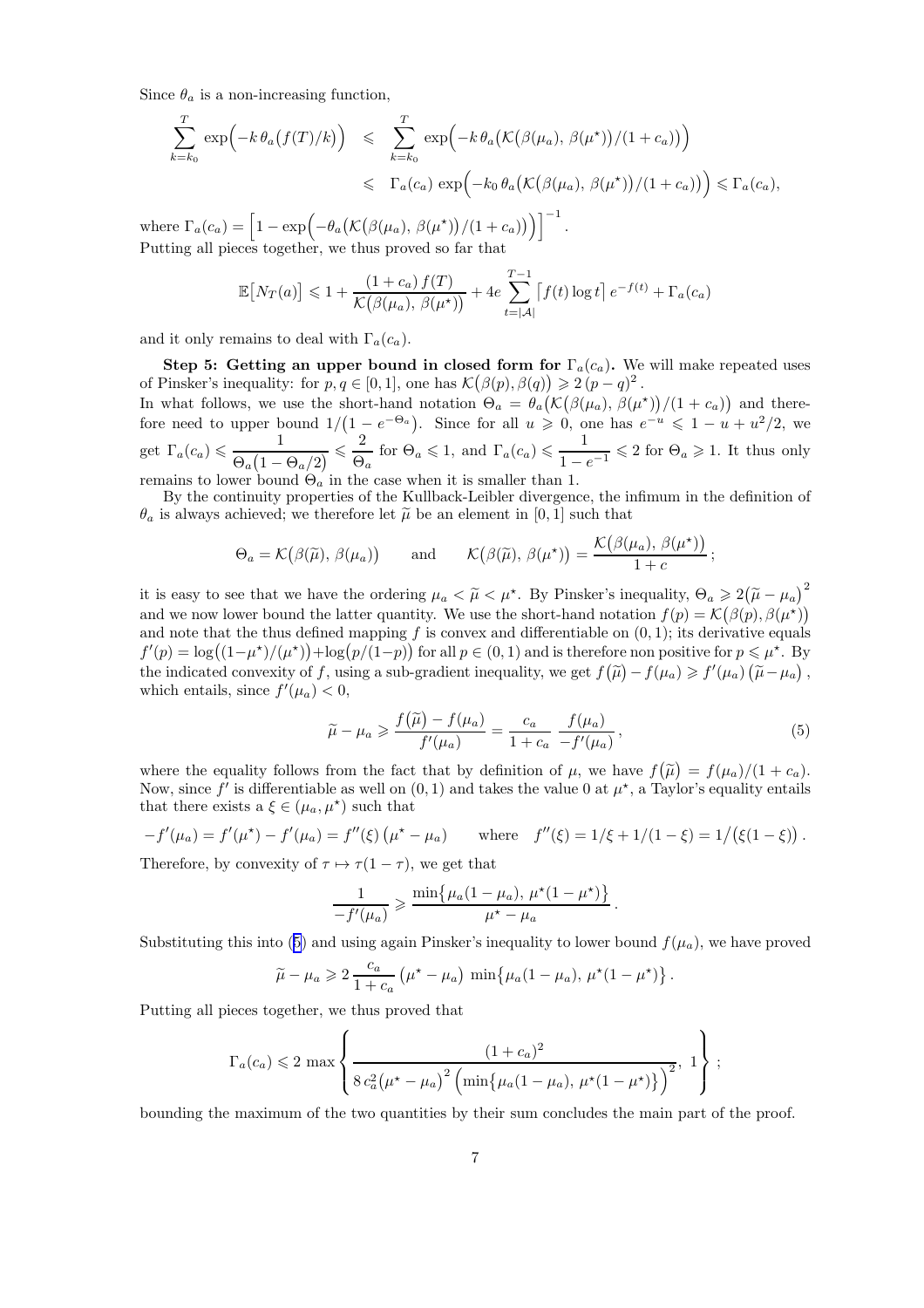<span id="page-8-0"></span>Step 6: For  $\mu^* \in \{0,1\}$  and/or  $\mu_a = 0$ . When  $\mu^* = 1$ , then  $\widehat{\mu}_{a^*,N_t(a*)} = 1$  for all  $t \ge |\mathcal{A}| + 1$ , so that  $B_{a^*,t}^+ = 1$  for all  $t \geq |\mathcal{A}| + 1$ . Thus, the arm a is played after round  $t \geq |\mathcal{A}| + 1$  only if  $B_{a,t}^+ = 1$ and  $\hat{\mu}_{a,N_t(a)} = 1$  (in view of the tie-breaking rule of the considered strategy). But this means that a is played as long as it gets payoffs equal to 1 and is stopped being played when it receives the payoff 0 for the first time. Hence, in this case, we have that the sum of payoffs equals at least  $T-2(|\mathcal{A}|-1)$ and the regret  $R_T = \mathbb{E}[T\mu^* - (Y_1 + \ldots + Y_t)]$  is therefore bounded by  $2(|A| - 1)$ .

When  $\mu^* = 0$ , a Dirac mass over 0 is associated with all arms and the regret of all strategies is equal to 0.

We consider now the case  $\mu^* \in (0,1)$  and  $\mu_a = 0$ , for which the first three steps go through; only in the upper bound of step 4 we used the fact that  $\mu_a > 0$ . But in this case, we have a deterministic boundon ([4\)](#page-6-0). Indeed, since  $\mathcal{K}(\beta(0), \beta(\mu^*)) = -\log \mu^*$ , we have  $k \mathcal{K}(\beta(0), \beta(\mu^*)) \leq f(T)$  if and only if

$$
k \leqslant \frac{f(T)}{-\log \mu^{\star}} = \frac{f(T)}{\mathcal{K}\big(\beta(\mu_a), \beta(\mu^{\star})\big)},
$$

 $\blacksquare$ 

which improves on the general bound exhibited in step 4.

Remark 1 Note that Step 5 in the proof is specifically designed to provide an upper bound on  $\Gamma_a(c_a)$  in the case of Bernoulli distributions. In the general case, getting such an explicit bound seems more involved.

#### 4 A finite-time analysis in the case of distributions with finite support

Before stating and proving our main result, Theorem [9,](#page-9-0) we introduce the quantity  $\mathcal{K}_{\text{inf}}$  and list some of its properties.

#### 4.1 Some useful properties of  $\mathcal{K}_{\text{inf}}$  and its level sets

We now introduce the key quantity in order to generalize the previous algorithm to handle the case of distributions with finite support. To that end, we introduce  $\mathcal{P}_F([0,1])$ , the subset of  $\mathcal{P}([0,1])$ that consists of distributions with finite support.

**Definition 4** For all distributions  $\nu \in \mathcal{P}_F([0,1])$  and  $\mu \in [0,1)$ , we define

$$
\mathcal{K}_{\text{inf}}(\nu,\mu) = \inf \Big\{ \mathcal{K}(\nu,\nu') : \ \nu' \in \mathcal{P}_F([0,1]) \ \text{s.t.} \ E(\nu') > \mu \Big\},\
$$

*where*  $E(\nu') = \int_{[0,1]} x \, d\nu'(x)$  *denotes the expectation of the distribution*  $\nu'$ *.* 

We now remind some useful properties of  $K_{\text{inf}}$ . [Honda and Takemura \(2010b](#page-14-0), Lemma 6) can be reformulated in our context as follows.

**Lemma 5** For all  $\nu \in \mathcal{P}_F([0,1])$ , the mapping  $\mathcal{K}_{\text{inf}}(\nu, \cdot)$  is continuous and non decreasing in its *argument*  $\mu \in [0, 1)$ *. Moreover, the mapping*  $\mathcal{K}_{\text{inf}}(\cdot, \mu)$  *is lower semi-continuous on*  $\mathcal{P}_F([0, 1])$  for *all*  $\mu \in [0, 1)$ *.* 

The next two lemmas bound the variation of  $\mathcal{K}_{\text{inf}}$ , respectively in its first and second arguments. (For clarity, we denote the expectations with respect to  $\nu$  by  $\mathbb{E}_{\nu}$ .) Their proofs are both deferred to the appendix. We denote by  $\|\cdot\|_1$  the  $\ell^1$ -norm on  $\mathcal{P}([0,1])$  and recall that the  $\ell^1$ -norm of  $\nu-\nu'$ corresponds to twice the distance in variation between  $\nu$  and  $\nu'$ .

**Lemma 6** For all  $\mu \in (0,1)$  and for all  $\nu, \nu' \in \mathcal{P}_F([0,1])$ , the following holds true.

- *–* In the case when  $\mathbb{E}_{\nu}[(1-\mu)/(1-X)] > 1$ , then  $\mathcal{K}_{\text{inf}}(\nu,\mu) \mathcal{K}_{\text{inf}}(\nu',\mu) \leq M_{\nu,\mu} ||\nu \nu'||_1$ , for *some constant*  $M_{\nu,\mu} > 0$ .
- $-In$  the case when  $\mathbb{E}_{\nu}[(1-\mu)/(1-X)] \leq 1$ , the fact that  $\mathcal{K}_{\text{inf}}(\nu,\mu) \mathcal{K}_{\text{inf}}(\nu',\mu) \geq \alpha \mathcal{K}_{\text{inf}}(\nu,\mu)$ *for some*  $\alpha \in (0,1)$  *entails that*

$$
\|\nu-\nu'\|_1 \geqslant \frac{1-\mu}{(2/\alpha)\left((2/\alpha)-1\right)}.
$$

**Lemma 7** We have that for any  $\nu \in \mathcal{P}_F([0,1])$ , provided that  $\mu \geq \mu - \varepsilon > E(\nu)$ , the following *inequalities hold true:*

$$
\varepsilon/(1-\mu) \geqslant \mathcal{K}_{\text{inf}}(\nu,\mu) - \mathcal{K}_{\text{inf}}(\nu,\mu-\varepsilon) \geqslant 2\varepsilon^2
$$

*Moreover, the first inequality is also valid when*  $E(\nu) \ge \mu > \mu - \varepsilon$  or  $\mu > E(\nu) \ge \mu - \varepsilon$ .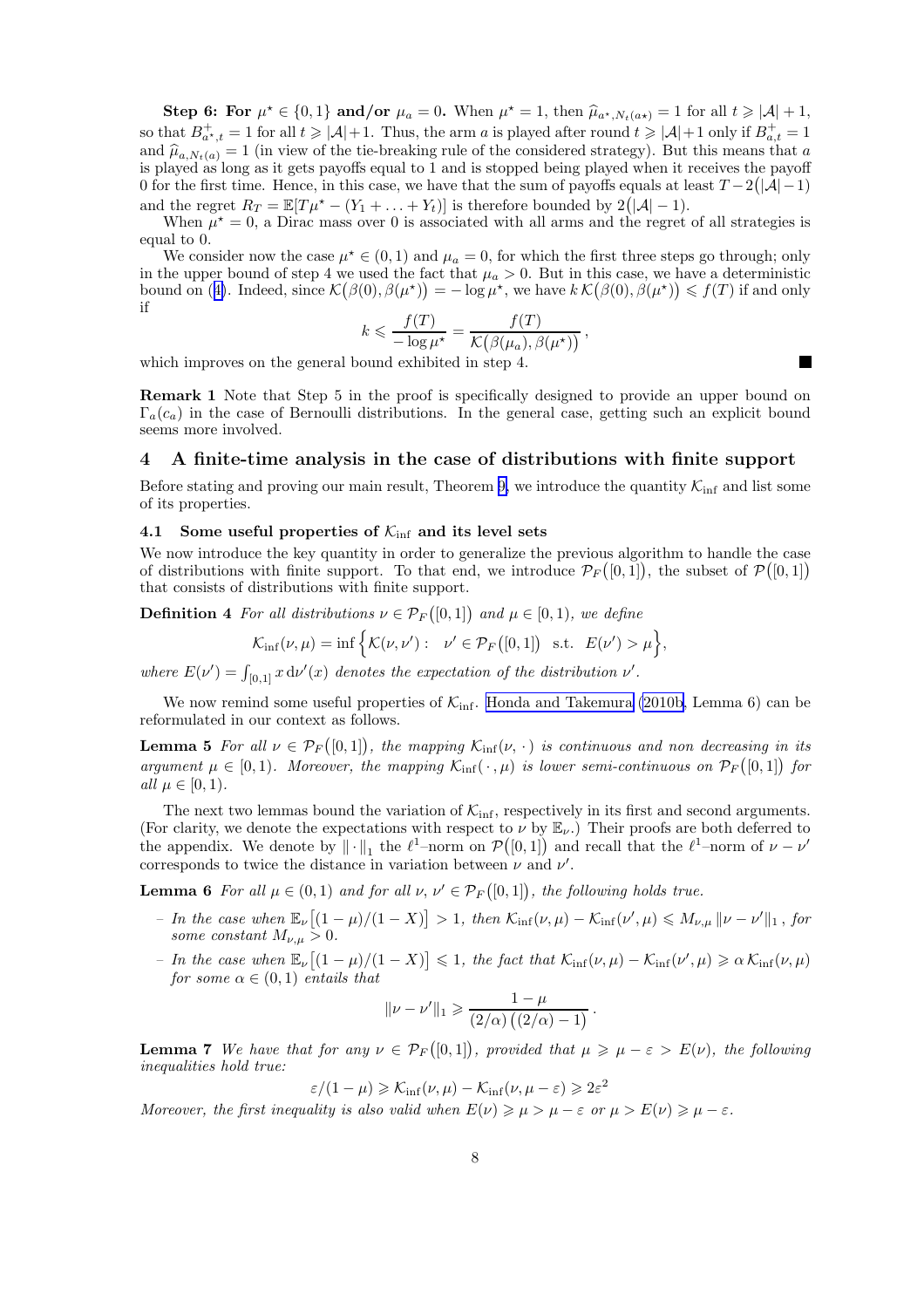<span id="page-9-0"></span>*Parameters:* A non-decreasing function  $f : \mathbb{N} \to \mathbb{R}$ 

Initialization: Pull each arm of A once

For rounds  $t + 1$ , where  $t \geq |\mathcal{A}|$ ,

– compute for each arm  $a \in \mathcal{A}$  the quantity

$$
B_{a,t}^+ = \max\left\{q \in [0,1]: \quad N_t(a) \mathcal{K}_{\text{inf}}(\widehat{\nu}_{a,N_t(a)}, q) \leqslant f(t)\right\},\,
$$

where  $\widehat{\nu}$ ,

$$
a_{a,N_t(a)} = \frac{1}{N_t(a)} \sum_{s \leq t \colon A_s = a} \delta_{Y_s} ;
$$

– in case of a tie, pick an arm with largest value of  $\hat{\mu}_{a,N_t(a)}$ ;

- pull any arm  $A_{t+1}$  ∈ argmax  $B_{a,t}^+$ .

#### Figure 2: The strategy  $\mathcal{K}_{\text{inf}}$ .

**Level sets of**  $\mathcal{K}_{\text{inf}}$ **:** For each  $\gamma > 0$  and  $\mu \in (0, 1)$ , we consider the set

$$
\mathcal{C}_{\mu,\gamma} = \left\{ \nu' \in \mathcal{P}_F([0,1]) : \mathcal{K}_{\text{inf}}(\nu',\mu) < \gamma \right\}
$$
\n
$$
= \left\{ \nu' \in \mathcal{P}_F([0,1]) : \exists \nu'_{\mu} \in \mathcal{P}_F([0,1]) \text{ s.t. } E(\nu'_{\mu}) > \mu \text{ and } \mathcal{K}(\nu',\nu'_{\mu}) < \gamma \right\}.
$$

We detail a property in the following lemma, whose proof is also deferred to the appendix.

**Lemma 8** *For all*  $\gamma > 0$  *and*  $\mu \in (0, 1)$ *, the set*  $\mathcal{C}_{\mu, \gamma}$  *is a non-empty open convex set. Moreover,* 

$$
\overline{\mathcal{C}}_{\mu,\gamma} \supseteq \left\{ \nu' \in \mathcal{P}_F([0,1]) : \mathcal{K}_{\inf}(\nu',\mu) \leq \gamma \right\}.
$$

#### 4.2 The  $K_{\text{inf}}$ -strategy and a general performance guarantee

For each arm  $a \in \mathcal{A}$  and round t with  $N_t(a) > 0$ , we denote by  $\hat{\nu}_{a,N_t(a)}$  the empirical distribution of the payoffs obtained till round  $t$  when picking arm  $a$ , that is,

$$
\widehat{\nu}_{a,N_t(a)} = \frac{1}{N_t(a)} \sum_{s \leqslant t: A_s = a} \delta_{Y_s} \,,
$$

where for all  $x \in [0, 1]$ , we denote by  $\delta_x$  the Dirac mass on x. We define the corresponding empirical averages as

$$
\widehat{\mu}_{a^*,N_t(a^*)}=E(\widehat{\nu}_{a^*,N_t(a^*)})=\frac{1}{N_t(a)}\sum_{s\leq t:\ A_s=a}Y_s.
$$

We then consider the  $\mathcal{K}_{\rm inf}$ -strategy defined in Figure 2. Note that the use of maxima in the definitions of the  $B_{a,t}^+$  is justified by Lemma [5](#page-8-0).

As explained in [Honda and Takemura](#page-14-0) ([2010b](#page-14-0)), the computation of the quantities  $K_{\text{inf}}$  can be done efficiently in this case, i.e., when we consider only distributions with finite supports. This is because in the computation of  $\mathcal{K}_{\text{inf}}$ , it is sufficient to consider only distributions with the same support as the empirical distributions (up to one point). Note that the knowledge of the support of the distributions associated with the arms is not required.

**Theorem 9** Assume that  $\nu^*$  is finitely supported, with expectation  $\mu^* \in (0,1)$  and with support *denoted by*  $S^*$ . Let  $a \in A$  *be a suboptimal arm such that*  $\mu_a > 0$  *and*  $\nu_a$  *is finitely supported. Then, for all*  $c_a > 0$  *and all* 

$$
0 < \varepsilon < \min\left\{\Delta_a, \frac{c_a/2}{1+c_a}(1-\mu^\star)\,\mathcal{K}_{\inf}(\nu_a,\mu^\star)\right\},\,
$$

*the expected number of times the*  $K_{\text{inf}}$ -strategy, run with  $f(t) = \log t$ , pulls arm a satisfies

$$
\mathbb{E}\big[N_T(a)\big] \leqslant 1 + \frac{(1+c_a)\log T}{\mathcal{K}_{\inf}(\nu_a,\mu^*)} + \frac{1}{1-e^{-\Theta_a(c_a,\varepsilon)}} + \frac{1}{\varepsilon^2}\log\bigg(\frac{1}{1-\mu^*+\varepsilon}\bigg) \sum_{k=1}^T (k+1)^{|\mathcal{S}^*|} e^{-k\varepsilon^2} + \frac{1}{(\Delta_a-\varepsilon)^2},
$$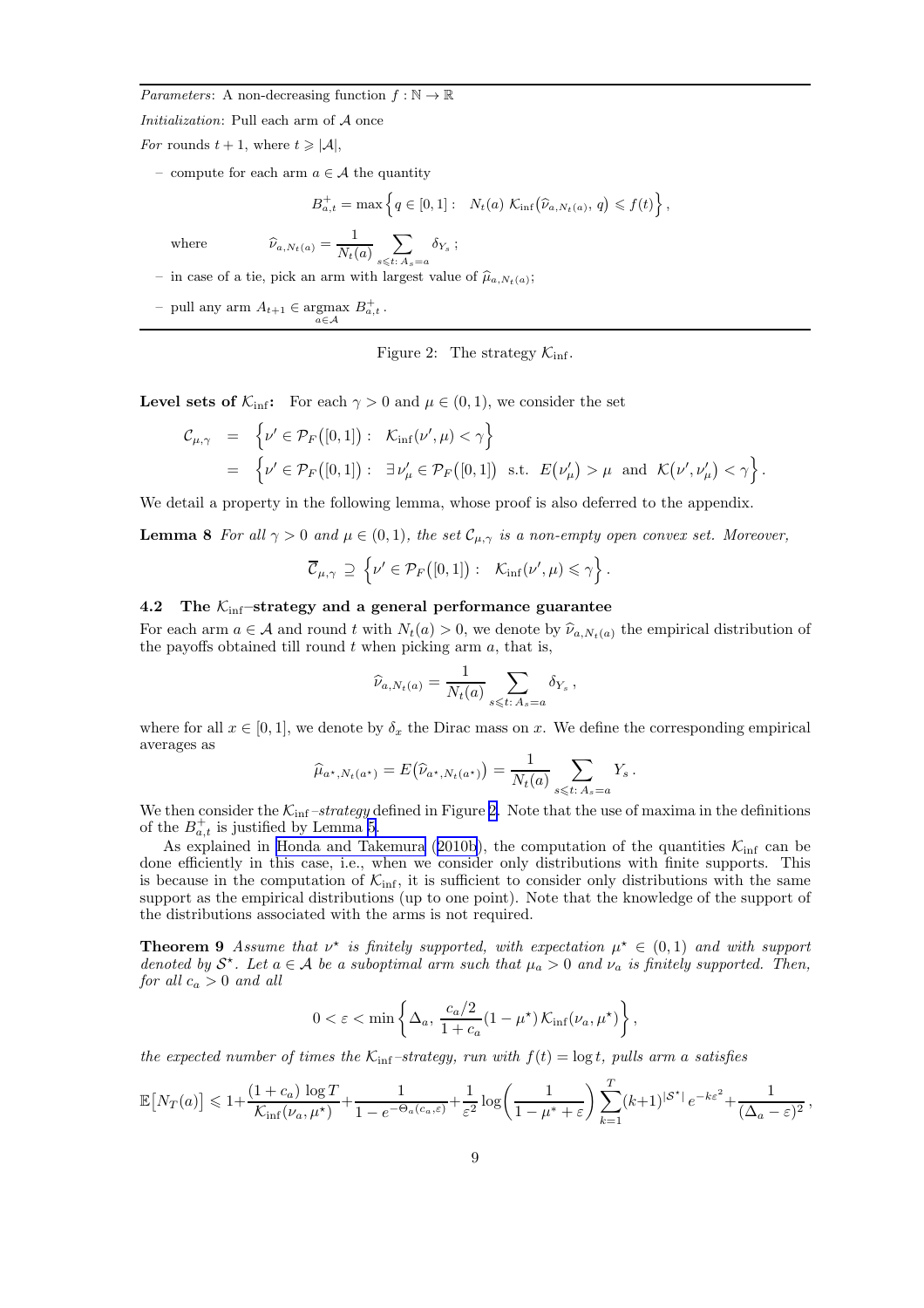<span id="page-10-0"></span>*where*

$$
\Theta_a(c_a, \varepsilon) = \theta_a \left( \frac{\log T}{k_0} + \frac{\varepsilon}{1 - \mu^*} \right) \qquad with \qquad k_0 = \left\lceil \frac{(1 + c_a) \log T}{\mathcal{K}_{\text{inf}}(\nu_a, \mu^*)} \right\rceil.
$$

*and for all*  $\gamma > 0$ *,* 

$$
\theta_a(\gamma) = \inf \left\{ \mathcal{K}(\nu', \nu_a) : \nu' \text{ s.t. } \mathcal{K}_{\inf}(\nu', \mu^*) < \gamma \right\}.
$$

As a corollary, we get (by taking some common value for all  $c_a$ ) that for all  $c > 0$ ,

$$
\overline{R}_T \leqslant \sum_{a \in \mathcal{A}} \Delta_a \frac{(1+c) \log T}{\mathcal{K}_{\text{inf}}(\nu_a, \mu^*)} + h(c),
$$

where  $h(c) < \infty$  is a function of c (and of the distributions associated with the arms), which is however independent of T. As a consequence, we recover the asymptotic results of [Burnetas and](#page-14-0) [Katehakis](#page-14-0) ([1996\)](#page-14-0), [Honda and Takemura \(2010a](#page-14-0)), i.e., the guarantee that

$$
\limsup_{T \to \infty} \frac{\overline{R}_T}{\log T} \leqslant \sum_{a \in \mathcal{A}} \frac{\Delta_a}{\mathcal{K}_{\inf}(\nu_a, \mu^*)}.
$$

Of course, a sharper optimization can be performed by carefully choosing the constants  $c_a$ , that are parameters of the analysis; similarly to the comments after the statement of Theorem [3,](#page-4-0) we would then get a dominant term with a constant factor 1 instead of  $1+c$  as above, plus an additional second-order term. Details are left to a journal version of this paper.

**Proof:** By arguments similar to the ones used in the first step of the proof of Theorem [3](#page-4-0), we have

$$
\left\{A_{t+1}=a\right\} \subseteq \left\{\mu^*-\varepsilon < \widehat{\mu}_{a,N_t(a)}\right\} \cup \left\{\mu^*-\varepsilon > B_{a^*,t}^+\right\} \cup \left\{\mu^*-\varepsilon \in \left[\widehat{\mu}_{a,N_t(a)}, B_{a,t}^+\right]\right\};
$$

indeed, on the event  $\{A_{t+1} = a\} \cap \{\mu^* - \varepsilon \geq \widehat{\mu}_{a,N_t(a)}\} \cap \{\mu^* - \varepsilon \leqslant B_{a^*,t}^+\},\$ we have,  $\hat{\mu}_{a,N_t(a)} \leq \mu^* - \varepsilon \leq B_{a,t}^+ \leq B_{a,t}^+$  (where the last inequality is by definition of the strategy). Before proceeding, we note that

$$
\left\{\mu^{\star}-\varepsilon\in\left[\widehat{\mu}_{a,N_{t}(a)},\ B_{a,t}^{+}\right]\right\}\subseteq\left\{N_{t}(a)\ \mathcal{K}_{\inf}\left(\widehat{\nu}_{a,N_{t}(a)},\ \mu^{\star}-\varepsilon\right)\leqslant f(t)\right\},\
$$

since  $\mathcal{K}_{\text{inf}}$  is a non-decreasing function in its second argument and  $\mathcal{K}_{\text{inf}}(\nu, E(\nu)) = 0$  for all distributions  $\nu$ . Therefore,

$$
\mathbb{E}\left[N_T(a)\right] \leq 1 + \sum_{t=|\mathcal{A}|}^{T-1} \mathbb{P}\left\{\mu^* - \varepsilon < \widehat{\mu}_{a,N_t(a)} \text{ and } A_{t+1} = a\right\} + \sum_{t=|\mathcal{A}|}^{T-1} \mathbb{P}\left\{\mu^* - \varepsilon > B_{a^*,t}^+\right\} + \sum_{t=|\mathcal{A}|}^{T-1} \mathbb{P}\left\{N_t(a) \mathcal{K}_{\text{inf}}(\widehat{\nu}_{a,N_t(a)}, \mu^* - \varepsilon) \leq f(t) \text{ and } A_{t+1} = a\right\};
$$

now, the two sums with the events "and  $A_{t+1} = a$ " can be rewritten by using the stopping times  $\tau_{a,k}$ introduced in the proof of Theorem [3](#page-4-0); more precisely, by mimicking the transformations performed in its step 3, we get the simpler bound

$$
\mathbb{E}\left[N_T(a)\right] \leq 1 + \sum_{k=2}^{T-|\mathcal{A}|+1} \mathbb{P}\left\{\mu^\star - \varepsilon < \widetilde{\mu}_{a,k-1}\right\} + \sum_{t=|\mathcal{A}|}^{T-1} \mathbb{P}\left\{\mu^\star - \varepsilon > B_{a^\star,t}^+\right\} + \sum_{k=2}^{T-|\mathcal{A}|+1} \mathbb{P}\left\{(k-1) \mathcal{K}_{\text{inf}}(\widetilde{\nu}_{a,k-1}, \mu^\star - \varepsilon) \leq f(t)\right\},\tag{6}
$$

where the  $\tilde{\nu}_{a,s}$  and  $\tilde{\mu}_{a,s}$  are respectively the empirical distributions and empirical expectations computed on the first s elements of the sequence of the random variables  $\widetilde{X}_{a,j} = Y_{\tau_{a,j}}$ , which are i.i.d. according to  $\nu_a$ .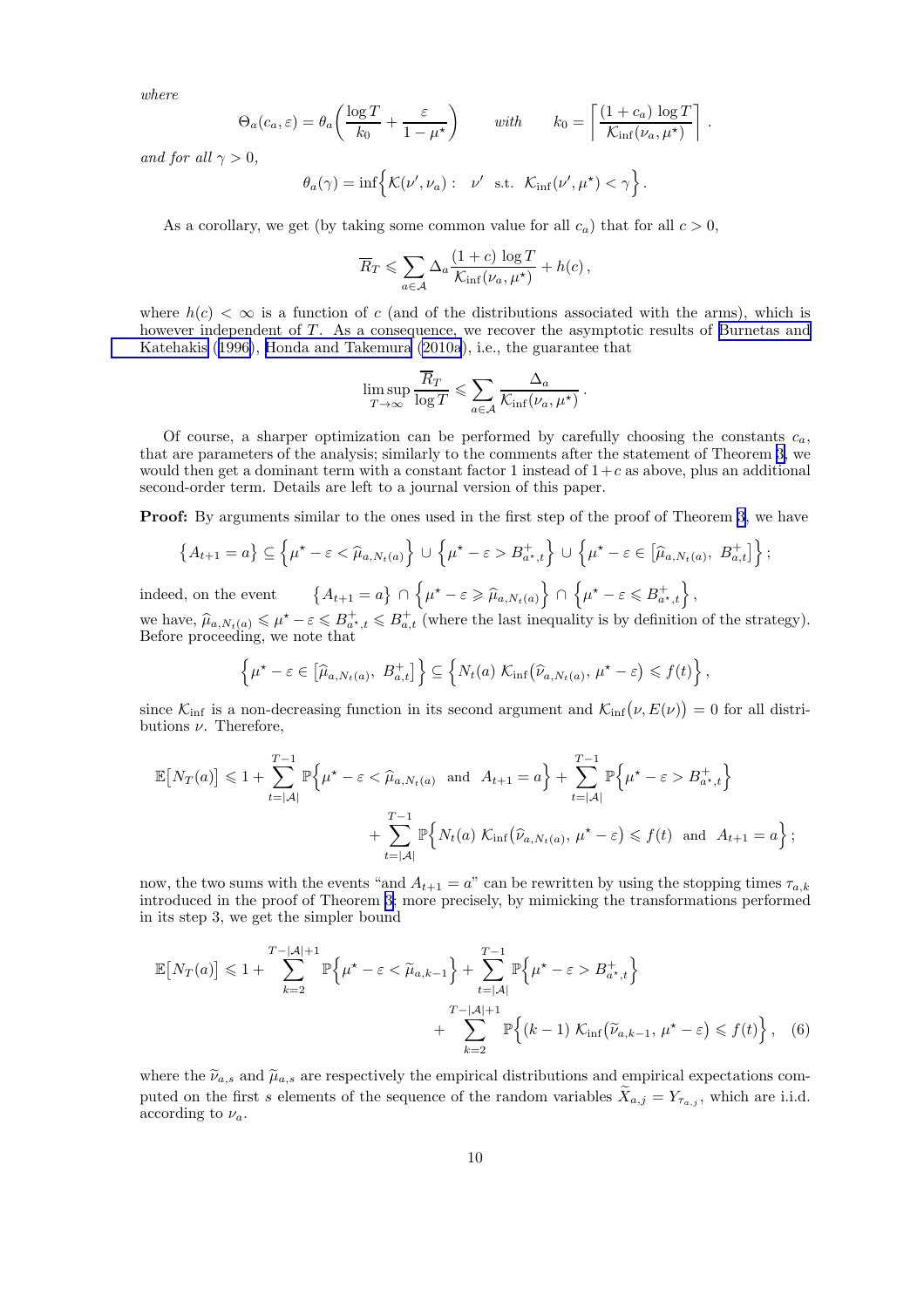<span id="page-11-0"></span>Step 1: The first sum in [\(6\)](#page-10-0) is bounded by resorting to Hoeffding's inequality, whose application is legitimate since  $\mu^* - \mu_a - \varepsilon > 0$ ;

$$
\sum_{k=2}^{T-|\mathcal{A}|+1} \mathbb{P}\left\{\mu^*-\varepsilon<\widetilde{\mu}_{a,k-1}\right\} = \sum_{k=1}^{T-|\mathcal{A}|} \mathbb{P}\left\{\mu^*-\mu_a-\varepsilon<\widetilde{\mu}_{a,k}-\mu_a\right\}
$$
  

$$
\leqslant \sum_{k=1}^{T-|\mathcal{A}|} e^{-2k(\mu^*-\mu_a-\varepsilon)^2} \leqslant \frac{1}{1-e^{-2(\mu^*-\mu_a-\varepsilon)^2}} \leqslant \frac{1}{(\mu^*-\mu_a-\varepsilon)^2},
$$

where we used for the last inequality the general upper bounds provided at the beginning of step 5 in the proof of Theorem [3](#page-4-0).

**Step 2:** The second sum in [\(6](#page-10-0)) is bounded by first using the definition of  $B_{a^*,t}^+$ , then, decomposing the event depending on the values taken by  $N_t(a^*)$ ; and finally using the fact that on  $\{N_t(a^*) = k\}$ , we have the rewriting  $\hat{\nu}_{a,N_t(a)} = \tilde{\nu}_{a,k}$  and  $\hat{\mu}_{a,N_t(a)} = \tilde{\mu}_{a,k}$ ; more precisely,

$$
\sum_{t=|\mathcal{A}|}^{T-1} \mathbb{P}\left\{\mu^*-\varepsilon>B_{a^*,t}^+\right\} \leqslant \sum_{t=|\mathcal{A}|}^{T-1} \mathbb{P}\left\{N_t(a^*)\mathcal{K}_{\inf}(\widehat{\nu}_{a^*,N_t(a^*)},\mu^*-\varepsilon) > f(t)\right\}
$$
\n
$$
= \sum_{t=|\mathcal{A}|}^{T-1} \sum_{k=1}^t \mathbb{P}\left\{N_t(a^*)=k \text{ and } k\mathcal{K}_{\inf}(\widetilde{\nu}_{a^*,k},\mu^*-\varepsilon) > f(t)\right\}
$$
\n
$$
\leqslant \sum_{k=1}^{T} \sum_{t=|\mathcal{A}|}^{T-1} \mathbb{P}\left\{k\mathcal{K}_{\inf}(\widetilde{\nu}_{a^*,k},\mu^*-\varepsilon) > f(t)\right\}.
$$

Since  $f = \log$  is increasing, we can rewrite the bound, using a Fubini-Tonelli argument, as

$$
\sum_{t=|\mathcal{A}|}^{T-1} \mathbb{P}\left\{\mu^*-\varepsilon>B_{a^*,t}^+\right\} \leqslant \sum_{k=1}^T \sum_{t=|\mathcal{A}|}^{T-1} \mathbb{P}\left\{f^{-1}\left(k\mathcal{K}_{\text{inf}}(\widetilde{\nu}_{a^*,k},\mu^*-\varepsilon)\right) > t\right\}
$$

$$
\leqslant \sum_{k=1}^T \mathbb{E}\left[f^{-1}\left(k\mathcal{K}_{\text{inf}}(\widetilde{\nu}_{a^*,k},\mu^*-\varepsilon)\right) \mathbb{I}_{\left\{\mathcal{K}_{\text{inf}}(\widetilde{\nu}_{a^*,k},\mu^*-\varepsilon)>0\right\}}\right].
$$

Now, [Honda and Takemura](#page-14-0) ([2010a](#page-14-0), Lemma 13) indicates that, since  $\mu^* - \varepsilon \in [0,1)$ ,

$$
\sup_{\nu \in \mathcal{P}_F([0,1])} \mathcal{K}_{\text{inf}}(\nu, \mu^* - \varepsilon) \leq \log(1/(1 - \mu^* + \varepsilon)) \stackrel{\text{def}}{=} K_{\text{max}};
$$

we define  $Q = K_{\text{max}}/\varepsilon^2$  and introduce the following sets  $(V_q)_{1 \leq q \leq Q}$ :

$$
V_q = \left\{ \nu \in \mathcal{P}_F([0,1]) : \left( q - 1 \right) \varepsilon^2 < \mathcal{K}_{\inf} \left( \nu, \mu^* - \varepsilon \right) \leqslant q \varepsilon^2 \right\}.
$$

A peeling argument (and by using that  $f^{-1} = \exp$  is increasing as well) entails, for all  $k \geq 1$ ,

$$
\mathbb{E}\left[f^{-1}\left(k\,\mathcal{K}_{\text{inf}}\left(\widetilde{\nu}_{a^*,k},\,\mu^{\star}-\varepsilon\right)\right)\,\mathbb{I}_{\left\{\mathcal{K}_{\text{inf}}\left(\widetilde{\nu}_{a^*,k},\,\mu^{\star}-\varepsilon\right)>\,0\right\}}\right]
$$
\n
$$
=\sum_{q=1}^{Q}\mathbb{E}\left[f^{-1}\left(k\,\mathcal{K}_{\text{inf}}\left(\widetilde{\nu}_{a^*,k},\,\mu^{\star}-\varepsilon\right)\right)\,\mathbb{I}_{\left\{\widetilde{\nu}_{a^*,k}\in V_q\right\}}\right]
$$
\n
$$
\leqslant \sum_{q=1}^{Q}\mathbb{P}\left\{\widetilde{\nu}_{a^*,k}\in V_q\right\}f^{-1}\left(kq\varepsilon^2\right)\leqslant \sum_{q=1}^{Q}\mathbb{P}\left\{\mathcal{K}_{\text{inf}}\left(\widetilde{\nu}_{a^*,k},\,\mu^{\star}-\varepsilon\right)>\left(q-1\right)\varepsilon^2\right\}f^{-1}\left(kq\varepsilon^2\right),\tag{8}
$$

where we used the definition of  $V_q$  to obtain each of the two inequalities. Now, by Lemma [7](#page-8-0), when  $E(\tilde{\nu}_{a^*,k}) < \mu^* - \varepsilon$ , which is satisfied whenever  $\mathcal{K}_{\text{inf}}(\tilde{\nu}_{a^*,k}, \mu^* - \varepsilon) > 0$ , we have

$$
\mathcal{K}_{\inf}(\widetilde{\nu}_{a^{\star},k},\,\mu^{\star}-\varepsilon)\leqslant\mathcal{K}_{\inf}(\widetilde{\nu}_{a^{\star},k},\,\mu^{\star})-2\varepsilon^{2}\leqslant\mathcal{K}\big(\widetilde{\nu}_{a^{\star},k},\,\nu^{\star}\big)-2\varepsilon^{2}\,,
$$

where the last inequality is by mere definition of  $\mathcal{K}_{\text{inf}}$ . Therefore,

$$
\mathbb{P}\Big\{\mathcal{K}_{\inf}\big(\widetilde{\nu}_{a^*,k},\,\mu^{\star}-\varepsilon\big)>(q-1)\varepsilon^2\Big\}\leqslant\mathbb{P}\Big\{\mathcal{K}\big(\widetilde{\nu}_{a^*,k},\,\nu^{\star}\big)>(q+1)\varepsilon^2\Big\}\,.
$$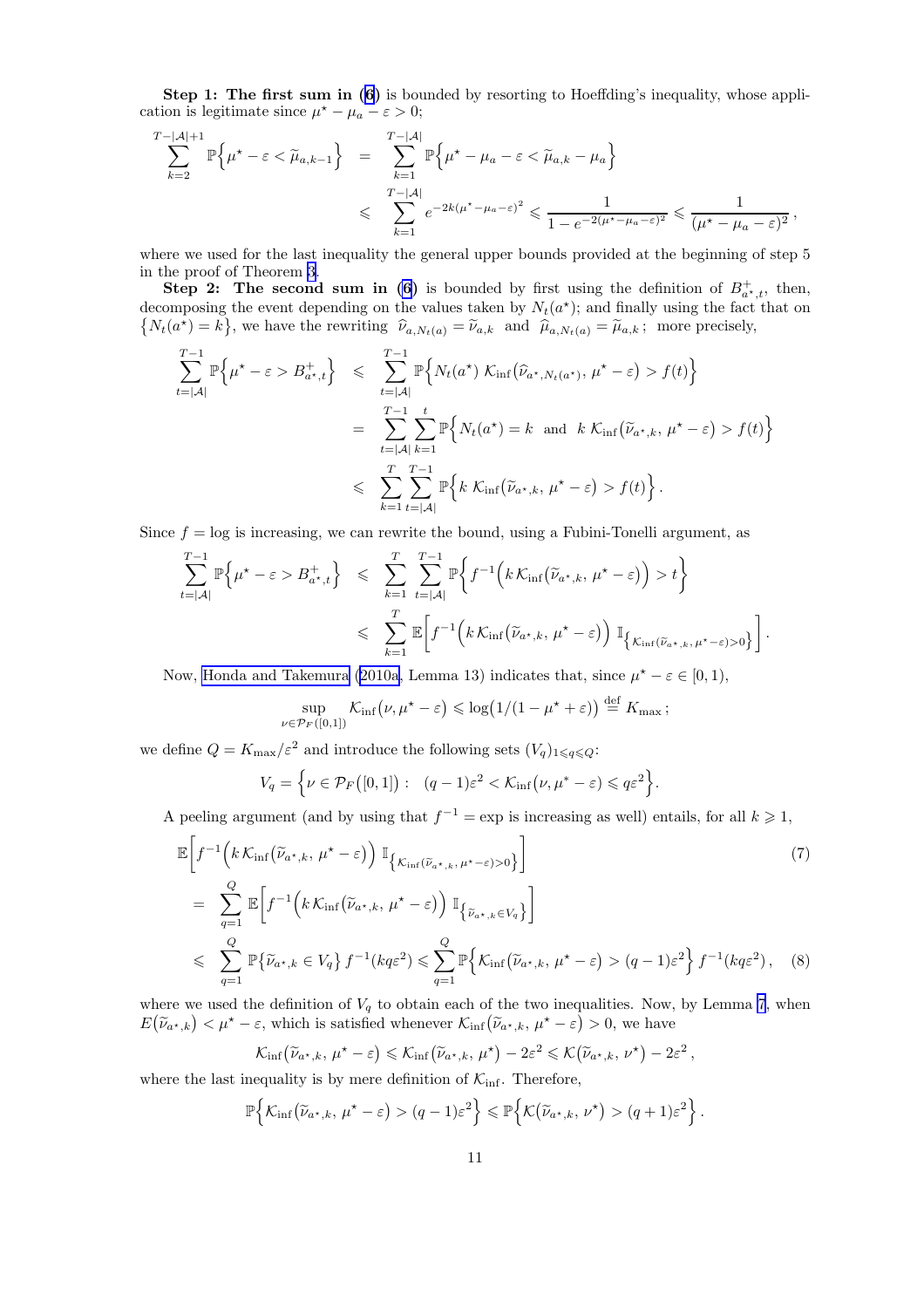We note that for all  $k \geq 1$ ,  $\left\{\mathcal{K}\bigl(\widetilde{\nu}_{a^\star,k},\,\nu^\star\bigr) > (q+1)\varepsilon^2\right\}\leqslant (k+1)^{|\mathcal{S}^\star|}\,e^{-k(q+1)\varepsilon^2}\,,$ 

where we recall that  $S^*$  denotes the finite support of  $\nu^*$  and where we applied Corollary [12](#page-19-0) of the appendix. Now, [\(8](#page-11-0)) then yields, via the choice  $f = \log$  and thus  $f^{-1} = \exp$ , that

$$
\mathbb{E}\bigg[f^{-1}\Big(k\,\mathcal{K}_{\rm inf}\big(\widetilde{\nu}_{a^\star,k},\,\mu^\star-\varepsilon\big)\Big)\; \mathbb{I}_{\big\{\mathcal{K}_{\rm inf}\left(\widetilde{\nu}_{a^\star,k},\,\mu^\star-\varepsilon\right)>0\big\}}\bigg]\leqslant \underbrace{\sum_{q=1}^Q(k+1)^{|\mathcal{S}^*|}\,e^{-k(q+1)\varepsilon^2}e^{kq\varepsilon^2}}_{=Q\,(k+1)^{|\mathcal{S}^*|}\,e^{-k\varepsilon^2}}\,.
$$

Substituting the value of Q, we therefore have proved that

$$
\sum_{t=|\mathcal{A}|}^{T-1} \mathbb{P}\Big\{\mu^* - \varepsilon > B_{a^*,t}^+\Big\} \leqslant \frac{1}{\varepsilon^2} \log\bigg(\frac{1}{1-\mu^* + \varepsilon}\bigg) \sum_{k=1}^T (k+1)^{|\mathcal{S}^*|} e^{-k\varepsilon^2}.
$$

Step 3: The third sum in([6](#page-10-0)) is first upper bounded by Lemma [7](#page-8-0), which states that

$$
\mathcal{K}_{\inf}(\widetilde{\nu}_{a,k-1}, \mu^*) - \varepsilon/(1-\mu^*) \leq \mathcal{K}_{\inf}(\widetilde{\nu}_{a,k-1}, \mu^* - \varepsilon),
$$

for all  $k \geq 1$ , and by using  $f(t) \leq f(T)$ ; this gives

$$
\sum_{k=1}^{T-|\mathcal{A}|} \mathbb{P}\Big\{k \mathcal{K}_{\text{inf}}(\widetilde{\nu}_{a,k}, \mu^*-\varepsilon) \leq f(t)\Big\}
$$
  

$$
\leq \sum_{k=1}^{T-|\mathcal{A}|} \mathbb{P}\Big\{k \mathcal{K}_{\text{inf}}(\widetilde{\nu}_{a,k}, \mu^*) \leq f(T) + \frac{k\varepsilon}{1-\mu^*}\Big\} = \sum_{k=1}^{T-|\mathcal{A}|} \mathbb{P}\Big\{\widetilde{\nu}_{a,k} \in \overline{\mathcal{C}}_{\mu^*, \gamma_k}\Big\},
$$

where  $\gamma_k = f(T)/k + \varepsilon/(1 - \mu^*)$  and where the set  $\overline{C}_{\mu^*, \gamma_k}$  was defined in Section [4.1.](#page-8-0) For all  $\gamma > 0$ , we then introduce

$$
\theta_a(\gamma) = \inf \left\{ \mathcal{K}(\nu', \nu_a) : \ \nu' \in C_{\mu^*, \gamma} \right\} = \inf \left\{ \mathcal{K}(\nu', \nu_a) : \ \nu' \in \overline{C}_{\mu^*, \gamma} \right\},
$$

(where the second equality follows from the lower semi-continuity of  $K$ ) and aim at bounding  $\mathbb{P}\Big\{\widetilde\nu_{a,k}\in\overline{\mathcal C}_{\mu^\star,\gamma}\Big\}.$ 

As shown in Section [4.1,](#page-8-0) the set  $\mathcal{C}_{\mu^*,\gamma}$  is a non-empty open convex set. If we prove that  $\theta_a(\gamma)$ is finite for all  $\gamma > 0$ , then all the conditions will be required to apply Lemma [1](#page-3-0) and get the upper bound

$$
\sum_{k=1}^{T-|\mathcal{A}|} \mathbb{P}\Big\{\widetilde{\nu}_{a,k} \in \overline{\mathcal{C}}_{\mu^*,\gamma_k}\Big\} \leqslant \sum_{k=1}^{T-|\mathcal{A}|} e^{-k \theta_a(\gamma_k)}.
$$

To that end, we use the fact that  $\nu_a$  is finitely supported. Now, either the probability of interest is null and we are done; or, it is not null, which implies that there exists a possible value of  $\tilde{\nu}_{a,k}$  that is in  $\mathcal{C}_{\mu^*,\gamma}$ ; since this value is a distribution with a support included in the one of  $\nu_a$ , it is absolutely continuous with respect to  $\nu_a$  and hence, the Kullback-Leibler divergence between this value and  $\nu_a$ is finite; in particular,  $\theta_a(\gamma)$  is finite.  $\lceil (1 + c_a) f(T) \rceil$ T

Finally, we bound the  $\theta_a(\gamma_k)$  for values of k larger than we have that for all  $k \geq k_0$ , in view of the bound put on  $\varepsilon$ ,

$$
\gamma_k \leq \gamma_{k_0} = \frac{f(T)}{k_0} + \frac{\varepsilon}{1 - \mu^*} < \frac{\mathcal{K}_{\inf}(\nu_a, \mu^*)}{1 + c_a} + \frac{c_a/2}{1 + c_a} \mathcal{K}_{\inf}(\nu_a, \mu^*) = \frac{1 + c_a/2}{1 + c_a} \mathcal{K}_{\inf}(\nu_a, \mu^*) \,. \tag{9}
$$

 $\mathcal{K}_{\rm inf}(\nu_a,\mu^\star)$ 

;

Since  $\theta_a$  is non increasing, we have

$$
\sum_{k=1}^{T-|\mathcal{A}|} e^{-k \theta_a(\gamma_k)} \leq k_0 - 1 + \sum_{k=k_0}^{T-|\mathcal{A}|} e^{-k \theta_a(\gamma_{k_0})} \leq k_0 - 1 + \frac{1}{1 - e^{-\Theta_a(c_{a}, \varepsilon)}},
$$

provided that the quantity  $\Theta_a(c_a, \varepsilon) = \theta_a(\gamma_{k_0})$  is positive, which we prove now. Indeed for all  $\nu' \in \mathcal{C}_{\mu^*, \gamma_{k_0}}$ , we have by definition and by (9) that

$$
\mathcal{K}_{\inf}(\nu',\mu^\star) - \mathcal{K}_{\inf}(\nu_a,\mu^\star) < \gamma_{k_0} - \mathcal{K}_{\inf}(\nu_a,\mu^\star) < -((c_a/2)/(1+c_a))\mathcal{K}_{\inf}(\nu_a,\mu^\star).
$$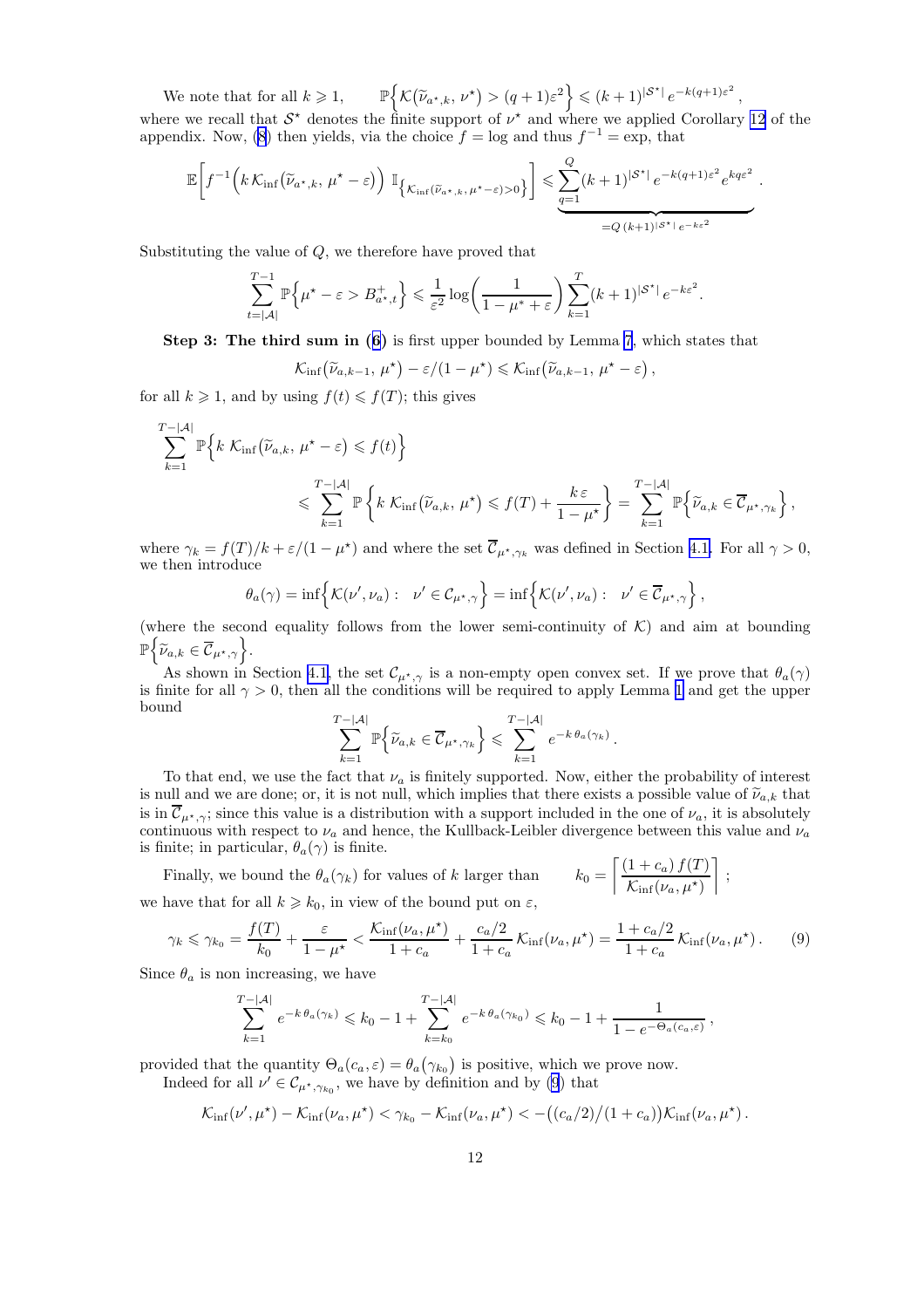Now, in the case where  $\mathbb{E}_{\nu_a}[(1-\mu^*)/(1-X)] > 1$ , we have, first by application of Pinsker's inequality and then by Lemma [6](#page-8-0), that

$$
\mathcal{K}(\nu', \nu_a) \geq \frac{\|\nu' - \nu_a\|_1^2}{2} \geq \frac{1}{2 M_{\nu_a, \mu^*}^2} \left(\mathcal{K}_{\text{inf}}(\nu_a, \mu^*) - \mathcal{K}_{\text{inf}}(\nu', \mu^*)\right)^2 > \frac{c_a^2 \left(\mathcal{K}_{\text{inf}}(\nu_a, \mu^*)\right)^2}{8 \left(1 + c_a\right)^2 M_{\nu_a, \mu^*}^2};
$$

since, again by Pinsker's inequality,  $\mathcal{K}_{\text{inf}}(\nu_a, \mu^*) \geqslant (\mu_a - \mu^*)^2/2 > 0$ , we have exhibited a lower bound independent of  $\nu'$  in this case. In the case where  $\mathbb{E}_{\nu_a}\left[(1-\mu^*)/(1-X)\right] \leq 1$ , we apply the second part of Lemma [6,](#page-8-0) with  $\alpha_a = \frac{c_a}{2}}{1 + c_a}$ , and get

$$
\mathcal{K}(\nu', \nu_a) \geq \frac{\|\nu' - \nu_a\|_1^2}{2} \geq \frac{1}{2} \left( \frac{1 - \mu^*}{(2/\alpha_a) ((2/\alpha_a) - 1)} \right)^2 > 0.
$$

Thus, in both cases we found a positive lower bound independent of  $\nu'$ , so that the infimum over  $\nu' \in C_{\mu^*, \gamma_{k_0}}$  of the quantities  $\mathcal{K}_{\rm inf}(\nu', \mu^*)$ , which precisely equals  $\theta_a(\gamma_{k_0})$ , is also positive. This concludes the proof.

**Conclusion.** We provided a finite-time analysis of the (asymptotically optimal)  $K_{\text{inf}}$ -strategy in the case of finitely supported distributions. One could think that the extension to the case of general distributions is straightforward. However this extension appears somewhat difficult (at least when using the current definition of  $\mathcal{K}_{\text{inf}}$ ) for the following reasons: (1) Step 2 in the proof uses the method of types, that would require some extension of Sanov's non-asymptotic Theorem to this case. (2) Step 3 requires to have both  $\theta_a(\gamma) < \infty$  for all  $\gamma > 0$  and  $\theta_a(\gamma) > 0$  for  $\gamma < \mathcal{K}_{\text{inf}}(\nu_a, \mu^{\star})$ , which does not seem to be always the case for general distributions. Exploring other directions for such extensions is left for future work; for instance, histogram-based approximations of general distributions could be considered.

Acknowledgements. The authors wish to thank Peter Auer and Daniil Ryabko for insightful discussions. They acknowledge support from the French National Research Agency (ANR) under grant EX-PLO/RA ("Exploration–exploitation for efficient resource allocation") and by the PASCAL2 Network of Excellence under EC grant no. 506778.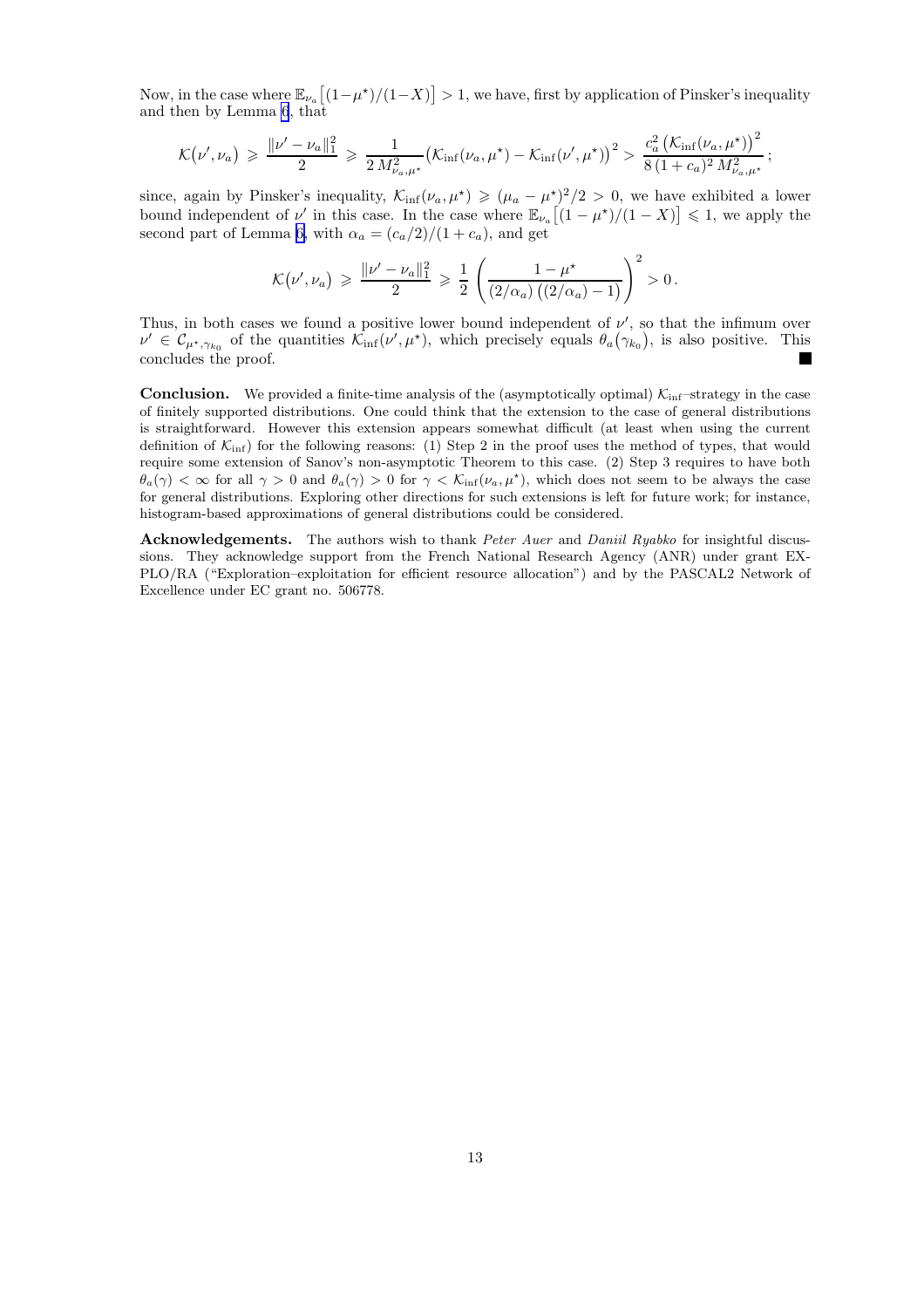#### <span id="page-14-0"></span>References

- J-Y. Audibert, R. Munos, and C. Szepesvari. Exploration-exploitation trade-off using variance estimates in multi-armed bandits. Theoretical Computer Science, 410:1876–1902, 2009.
- J.Y. Audibert and S. Bubeck. Regret bounds and minimax policies under partial monitoring. Journal of Machine Learning Research, 11:2635–2686, 2010.
- P. Auer and R. Ortner. UCB revisited: Improved regret bounds for the stochastic multi-armed bandit problem. Periodica Mathematica Hungarica, 61(1-2):55–65, 2010.
- P. Auer, N. Cesa-Bianchi, and P. Fischer. Finite time analysis of the multiarmed bandit problem. Machine Learning, 47(2-3):235–256, 2002.
- A.N. Burnetas and M.N. Katehakis. Optimal adaptive policies for sequential allocation problems. Advances in Applied Mathematics, 17(2):122–142, 1996.
- Y. Chow and H. Teicher. Probability Theory. Springer, 1988.
- I.H. Dinwoodie. Mesures dominantes et théorème de Sanov. Annales de l'Institut Henri Poincaré Proba $bili$ tés et Statistiques, 28(3):365–373, 1992.
- S. Filippi. Stratégies optimistes en apprentissage par renforcement. PhD thesis, Télécom ParisTech, 2010.
- A. Garivier and O. Cappé. The KL-UCB algorithm for bounded stochastic bandits and beyond. In Proceedings of COLT, 2011.
- A. Garivier and F. Leonardi. Context tree selection: A unifying view. arXiv:1011.2424, 2010.
- J. Honda and A. Takemura. An asymptotically optimal bandit algorithm for bounded support models. In Proceedings of COLT, pages 67–79, 2010a.
- J. Honda and A. Takemura. An asymptotically optimal policy for finite support models in the multiarmed bandit problem. arXiv:0905.2776, 2010b.
- T. L. Lai and H. Robbins. Asymptotically efficient adaptive allocation rules. Advances in Applied Mathematics, 6:4–22, 1985.
- H. Robbins. Some aspects of the sequential design of experiments. Bulletin of the American Mathematics Society, 58:527–535, 1952.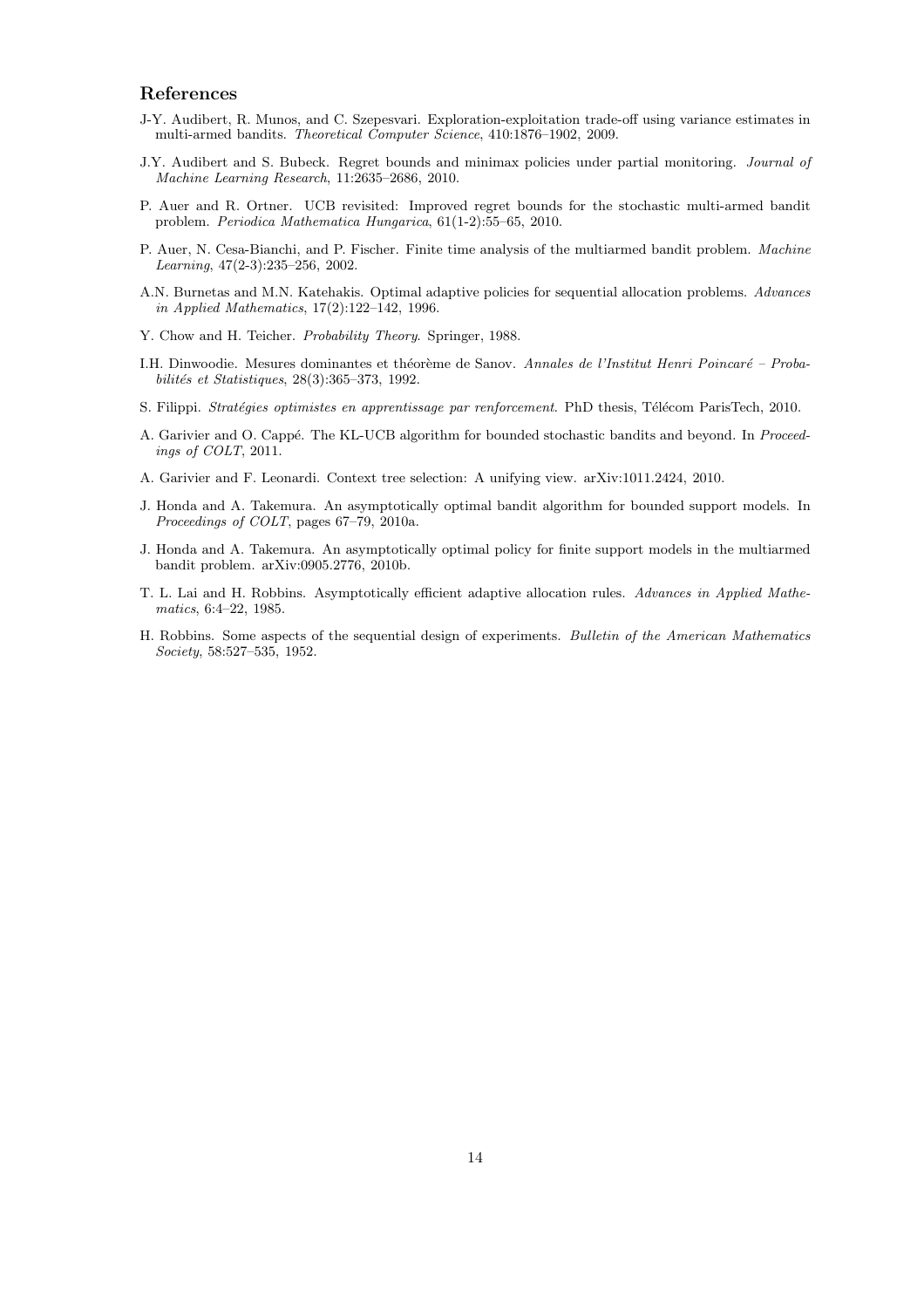## A Appendix beyond the COLT page limit

A conference version of this paper was published in the *Proceedings of the Twenty-Fourth Annual Conference on Learning Theory* (COLT'11); this appendix details some material which was alluded at in this conference version but could not be published therein because of the page limit.

#### A.1 Proof of Lemma [2](#page-4-0)

*We only provide it for the convenience of the readers* since it is similar to the one presented in [Garivier](#page-14-0) [and Leonardi \(2010](#page-14-0), Proposition 2) or in Garivier and Cappé (2011); it was however somewhat simplified by noting that the proof technique used leads to a maximal inequality, as stated in Lemma [2](#page-4-0), and not only to an inequality for a self-normalized average, as stated in the original reference.

**Proof:** The result is straightforward in the cases  $p = 0$  or  $p = 1$ , since then,  $\hat{p}_s = p$  almost surely; in the rest of the proof, we therefore only consider the case where  $p \in (0,1)$ .

It suffices to show the first bound stated in the lemma, since the second one follows by a decomposition of the probability space according to the values of  $N_t$ . Actually, we will show

$$
\mathbb{P}_p\Biggl(\bigcup_{s=1}^t \biggl\{s\; \mathcal{K}\Bigl(\beta\bigl(\widehat{p}_s\bigr),\,\beta(p)\Bigr)\geqslant \varepsilon \;\; \text{and} \;\; \widehat{p}_s>p\biggr\}\Biggr) \leqslant e\left\lceil \varepsilon \log t \right\rceil e^{-\varepsilon},
$$

and the desired result will follow by symmetry and a union bound.

**Step 1:** A martingale. For all  $\lambda > 0$ , we consider the log-Laplace transform

$$
\psi_p(\lambda) = \log \mathbb{E}_p \left[ e^{\lambda X_1} \right] = \log \left( (1 - p) + p e^{\lambda} \right),
$$

with which we define the martingale

$$
W_s(\lambda) = \exp(\lambda(X_1 + \ldots + X_s) - s\,\psi_p(\lambda)).
$$

**Step 2:** A peeling argument. We introduce  $t_0 = 1$  and  $t_k = \lfloor \gamma^k \rfloor$ , for some  $\gamma > 1$  that will be defined by the analysis. We also denote by  $K = \left[\frac{\log t}{\log \gamma}\right]$  an upper bound on the number of elements in the peeling.

We also note that by continuity of the Kullback-Leibler divergence in the case of Bernoulli distributions, for all  $\varepsilon > 0$ , there exists a unique element  $p_{\varepsilon} \in (p,1)$  such that  $\mathcal{K}(\beta(q_{\varepsilon}), \beta(p)) = \varepsilon$ ; this element satisfies that

$$
\mathcal{K}(\beta(q), \beta(p)) \geq \varepsilon
$$
 and  $q \geq p$  entails  $q \geq p_{\varepsilon}$ .

Denoting by  $\varepsilon_k = \varepsilon/t_k$ , a union bound using the described peeling then yields

$$
\mathbb{P}_{p}\left(\bigcup_{s=1}^{t} \left\{ s \mathcal{K}\left(\beta(\widehat{p}_{s}), \beta(p)\right) \geq \varepsilon \text{ and } \widehat{p}_{s} > p \right\}\right)
$$
\n
$$
\leqslant \sum_{k=1}^{K} \mathbb{P}_{p}\left(\bigcup_{s=t_{k-1}}^{t_{k}} \left\{ s \mathcal{K}\left(\beta(\widehat{p}_{s}), \beta(p)\right) \geq \varepsilon \text{ and } \widehat{p}_{s} > p \right\}\right)
$$
\n
$$
\leqslant \sum_{k=1}^{K} \mathbb{P}_{p}\left(\bigcup_{s=t_{k-1}}^{t_{k}} \left\{ \mathcal{K}\left(\beta(\widehat{p}_{s}), \beta(p)\right) \geqslant \frac{\varepsilon}{t_{k}} \text{ and } \widehat{p}_{s} > p \right\}\right)
$$
\n
$$
= \sum_{k=1}^{K} \mathbb{P}_{p}\left(\bigcup_{s=t_{k-1}}^{t_{k}} \left\{\widehat{p}_{s} \geqslant p_{\varepsilon_{k}}\right\}\right) = \sum_{k=1}^{K} \mathbb{P}_{p}\left(\bigcup_{s=t_{k-1}}^{t_{k}} \left\{ X_{1} + \ldots + X_{s} - s \, p_{\varepsilon_{k}} \geqslant 0 \right\}\right)
$$

Now, the variational formula for Kullback-Leibler divergences shows that for all k, there exists a  $\lambda_k$ such that

$$
\varepsilon_k = \mathcal{K}(\beta(p_{\varepsilon_k}), \beta(p)) = \lambda_k p_{\varepsilon_k} - \psi_p(\lambda_k);
$$

actually, a straightforward calculation shows that  $\lambda_k = \log(p_{\varepsilon_k}(1-p) - \log(p(1-p_{\varepsilon_k})) > 0$  is a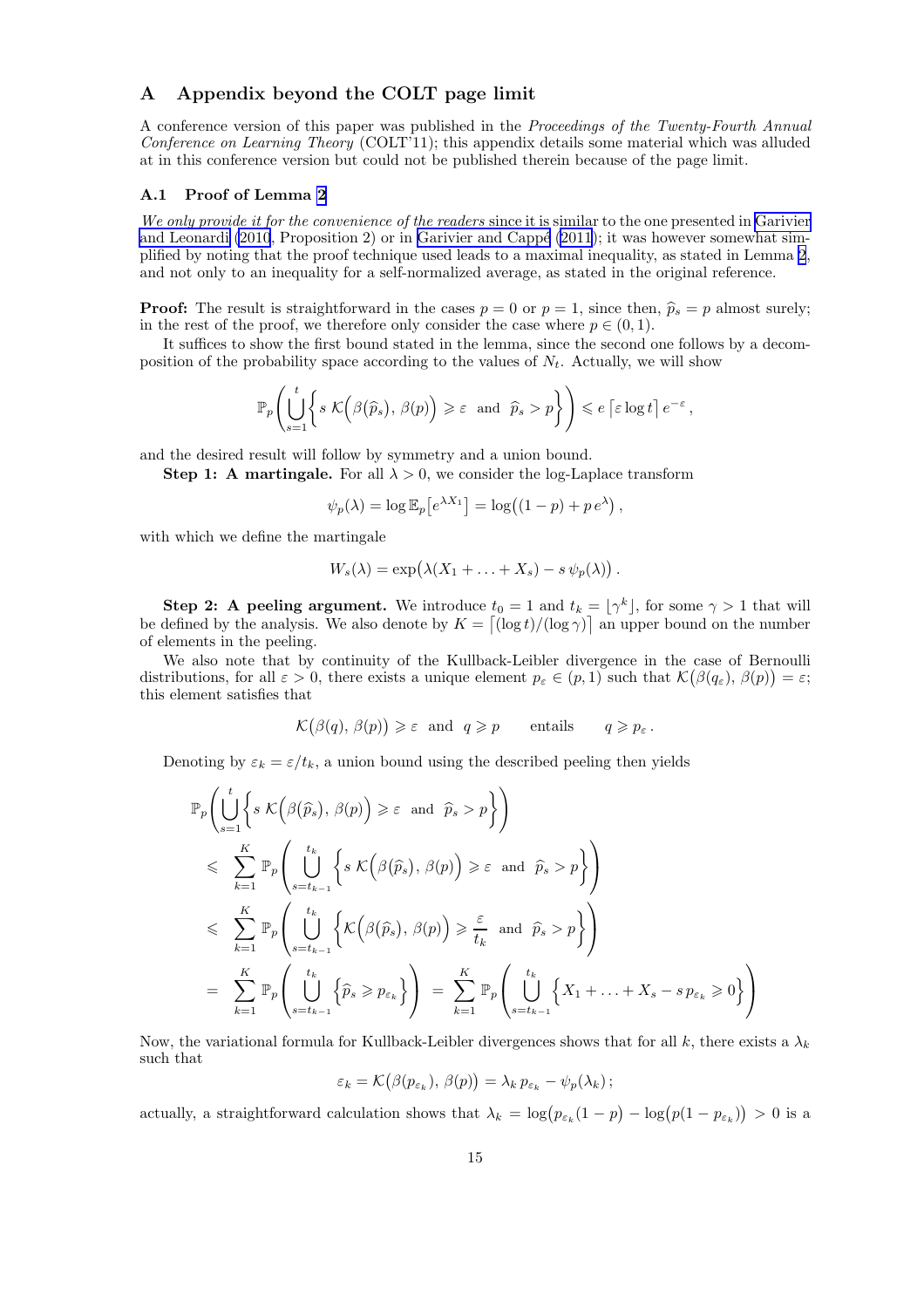suitable value. Thus,

$$
\sum_{k=1}^{K} \mathbb{P}_{p} \left( \bigcup_{s=t_{k-1}}^{t_{k}} \left\{ X_{1} + \ldots + X_{s} - s \, p_{\varepsilon_{k}} \geqslant 0 \right\} \right)
$$
\n
$$
= \sum_{k=1}^{K} \mathbb{P}_{p} \left( \bigcup_{s=t_{k-1}}^{t_{k}} \left\{ \exp \left( \lambda_{k} (X_{1} + \ldots + X_{s}) - \lambda_{k} s \, p_{\varepsilon_{k}} \right) \geqslant 1 \right\} \right)
$$
\n
$$
= \sum_{k=1}^{K} \mathbb{P}_{p} \left( \bigcup_{s=t_{k-1}}^{t_{k}} \left\{ \exp \left( \lambda_{k} (X_{1} + \ldots + X_{s}) - s \, \psi_{p}(\lambda_{k}) \right) \geqslant e^{s \, \varepsilon_{k}} \right\} \right)
$$
\n
$$
\leqslant \sum_{k=1}^{K} \mathbb{P}_{p} \left( \bigcup_{s=t_{k-1}}^{t_{k}} \left\{ W_{s}(\lambda_{k}) \geqslant e^{t_{k-1} \varepsilon_{k}} \right\} \right)
$$
\n
$$
\leqslant \sum_{k=1}^{K} e^{-t_{k-1} \varepsilon_{k}} = K e^{-\varepsilon/\gamma},
$$

where in the last step, we resorted to Doob's maximal inequality.

Step 3: Choosing  $\gamma$ . The obtained bound equals, by substituting the value of K and by choosing  $\gamma = \varepsilon/(\varepsilon - 1)$ ,

$$
Ke^{-\varepsilon/\gamma} = \left[ (\log t) / (\log \gamma) \right] e^{-\varepsilon + 1} = \left[ \frac{\log t}{\log(\varepsilon/(\varepsilon - 1))} \right] e^{-\varepsilon + 1};
$$

the proof is concluded by noting that  $\varepsilon > 1 \mapsto \log(\varepsilon/(\varepsilon - 1)) - 1/\varepsilon$  is decreasing (its derivative is negative), with limit 0 at  $+\infty$ .  $\blacksquare$ 

#### A.2 Details of the adaptation leading to Lemma [1](#page-3-0)

The exact statement of [Dinwoodie \(1992](#page-14-0), Theorem 2.1 and comments on page 372) is the following.

Lemma 10 (Non-asymptotic Sanov's lemma) *Let* C *be an open convex subset of* P(X) *such that*

$$
\Lambda(\mathcal{C}) = \inf_{\kappa \in \mathcal{C}} \mathcal{K}(\kappa, \nu) < \infty \, .
$$

*Then, for all*  $t \geq 1$ *,* 

$$
\mathbb{P}_{\nu}\left\{\widehat{\nu}_t\in\mathcal{C}\right\}\leqslant e^{-t\Lambda(\overline{\mathcal{C}})}.
$$

We show how it entails Lemma [1](#page-3-0). Let C be an open convex subset of  $\mathcal{P}(\mathcal{X})$  and let  $\overline{\mathcal{C}}$  be its closure. We denote by

$$
\mathcal{C}_{\delta} = \{ \nu \in \mathcal{C} : d(\nu, \mathcal{C}) < \delta \}
$$

the  $\delta$ -open neighborhood of C, we have  $\overline{\mathcal{C}} \subseteq \mathcal{C}_{\delta}$  for all  $\delta > 0$ . Therefore, by the lemma above, since  $\Lambda(\mathcal{C}_{\delta}) \leqslant \Lambda(\mathcal{C}) < \infty$ ,

$$
\mathbb{P}_{\nu}\left\{\widehat{\nu}_{t}\in\overline{\mathcal{C}}\right\}\leqslant\mathbb{P}_{\nu}\left\{\widehat{\nu}_{t}\in\mathcal{C}_{\delta}\right\}\leqslant e^{-t\Lambda(\mathcal{C}_{\delta})}.
$$

We pick for each integer  $n \geq 1$  an element  $\kappa_n$  such that  $\Lambda(\mathcal{C}_{1/n}) = \mathcal{K}(\kappa_n, \nu) - 1/n$ ; by [Dinwoodie](#page-14-0) ([1992,](#page-14-0) proof of Proposition 1.1), the sequence of the  $\kappa_n$  admits a converging subsequence  $\kappa_{\varphi(n)}$ , whose limit point  $\kappa_{\infty}$  belongs to  $\overline{\mathcal{C}}$  and which satisfies

$$
\mathcal{K}(\kappa_{\infty}, \nu) \leq \liminf_{n \to \infty} \mathcal{K}(\kappa_n, \nu) = \liminf_{\delta \to 0} \Lambda(\mathcal{C}_{\delta}).
$$

Therefore, by taking limits in the above inequality, we have proved the desired inequality,

$$
\mathbb{P}_{\nu}\left\{\widehat{\nu}_{t}\in\overline{\mathcal{C}}\right\}\leqslant e^{-t\mathcal{K}(\kappa_{\infty},\nu)}\leqslant e^{-t\Lambda(\overline{\mathcal{C}})}
$$

.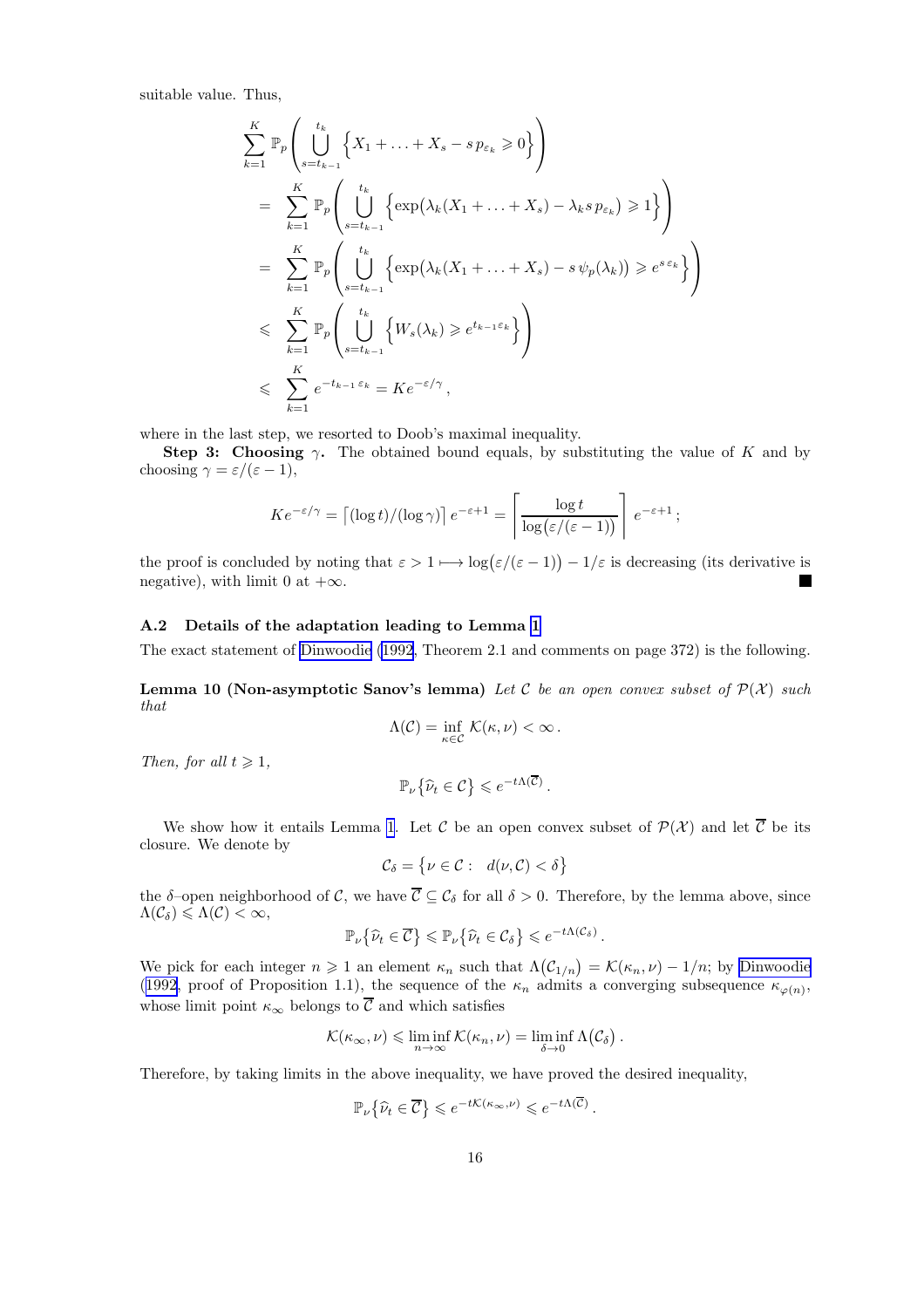## A.3 Useful properties of  $\mathcal{K}_{\text{inf}}$  and its level sets

**Proof of Lemma [6:](#page-8-0)** We resort to the formulation of  $K_{\text{inf}}$  in terms of a convex optimization problem as introduced in [Honda and Takemura \(2010b\)](#page-14-0); more precisely, it is shown therein that

$$
\mathcal{K}_{\rm inf}(\nu,\mu) = \max \bigg\{ \mathbb{E}_{\nu} \Big[ \log \big( 1 + \lambda(\mu - X) \big) \Big] : \quad \lambda \in \big[ 0, \, 1/(1 - \mu) \big] \bigg\}
$$
 (10)

(where X denotes a random variable distributed according to  $\nu$ ), as well as the following alternative. The optimal value  $\lambda_{\nu}$  of the parameter  $\lambda$  indexing the set is equal to  $1/(1 - \mu)$  if and only if  $\mathbb{E}_{\nu}[(1-\mu)/(1-X)] \leq 1$ , and lies in  $[0, 1/(1-\mu))$  if  $\mathbb{E}_{\nu}[(1-\mu)/(1-X)] > 1$ .

For all  $\lambda \in [0, 1/(1 - \mu)]$ , we now introduce the function

$$
\phi_{\lambda}: x \in [0,1] \ \longmapsto \ \log(1+\lambda(\mu-x)),
$$

which is always continuous on [0, 1); we note also that it is continuous and finite at  $x = 1$  when  $\lambda < 1/(1 - \mu)$ . In the latter case,  $\phi_{\lambda}$  is bounded; since it is decreasing, it is easy to get a uniform bound: for all  $x$ ,

$$
\left|\phi_{\lambda}(x)\right| \leqslant \left|\phi(0)\right| + \left|\phi(1)\right| = \log \frac{1 + \lambda\mu}{1 + \lambda(\mu - 1)} \stackrel{\text{def}}{=} M_{\lambda}.
$$

It then follows that for all  $\lambda \in [0, 1/(1 - \mu)),$ 

$$
\mathbb{E}_{\nu}\big[\phi_{\lambda}(X)\big] - \mathbb{E}_{\nu'}\big[\phi_{\lambda}(X)\big] \leqslant M_{\lambda} \|\nu - \nu'\|_{1}.
$$
 (11)

In the case when  $\lambda_{\nu} < 1/(1 - \mu)$ , we have from the variational formulation (10) that

$$
\mathcal{K}_{\text{inf}}(\nu,\mu)-\mathcal{K}_{\text{inf}}(\nu',\mu)\leqslant\mathbb{E}_{\nu}\big[\phi_{\lambda_{\nu}}(X)\big]-\mathbb{E}_{\nu'}\big[\phi_{\lambda_{\nu}}(X)\big]\leqslant M_{\lambda_{\nu}}\|\nu-\nu'\|_{1}.
$$

Thus, the constant  $M_{\nu,\mu}$  in the statement of the lemma corresponds to our quantity  $M_{\lambda_{\nu}}$  in this case.

We now consider the case where  $\lambda_{\nu} = 1/(1 - \mu)$ . By (11) and variational formulation (10), we have that for all  $\lambda \in [0, 1/(1 - \mu)),$ 

$$
\mathcal{K}_{\rm inf}(\nu,\mu) - \mathcal{K}_{\rm inf}(\nu',\mu) \leq \mathcal{K}_{\rm inf}(\nu,\mu) - \mathbb{E}_{\nu'}\big[\phi_{\lambda}(X)\big] \n= \Big(\mathcal{K}_{\rm inf}(\nu,\mu) - \mathbb{E}_{\nu}\big[\phi_{\lambda}(X)\big]\Big) + \Big(\mathbb{E}_{\nu}\big[\phi_{\lambda}(X)\big] - \mathbb{E}_{\nu'}\big[\phi_{\lambda}(X)\big]\Big).
$$

The second difference is bounded according to (11); the first difference is bounded by concavity of  $\lambda < 1/(1 - \mu) \mapsto \phi_{\lambda}(x)$ , for all x:

$$
\mathbb{E}_{\nu} [\phi_{\lambda}(X)] \geq (1 - \lambda(1 - \mu)) \mathbb{E}_{\nu} [\phi_0(X)] + \lambda(1 - \mu) \mathbb{E}_{\nu} [\phi_0(X)]
$$
  
=  $\lambda(1 - \mu) \mathbb{E}_{\nu} [\phi_{1/(1 - \mu)}(X)] = \lambda(1 - \mu) \mathcal{K}_{\text{inf}}(\nu, \mu),$ 

since  $\phi_0$  is the null function and  $\lambda_{\nu} = 1/(1 - \mu)$ . Putting all pieces together, we have proved that for all  $\lambda \in [0, 1/(1 - \mu)),$ 

$$
\mathcal{K}_{\text{inf}}(\nu,\mu) - \mathcal{K}_{\text{inf}}(\nu',\mu) \leq (1 - \lambda(1 - \mu)) \mathcal{K}_{\text{inf}}(\nu,\mu) + M_{\lambda} ||\nu - \nu'||_1. \tag{12}
$$

 $\blacksquare$ 

We recall that by assumption,  $\mathcal{K}_{\text{inf}}(\nu,\mu) - \mathcal{K}_{\text{inf}}(\nu',\mu) \ge \alpha \mathcal{K}_{\text{inf}}(\nu,\mu)$  with  $\alpha \in (0,1)$ , so that the choice  $\lambda = (1 - \alpha/2)/(1 - \mu)$ , which indeed lies in  $(0, 1/(1 - \mu))$ , is such that

$$
M_{\lambda} = \log \left( 1 + \frac{\lambda}{1 + \lambda(\mu - 1)} \right) = \log \left( 1 + \frac{\lambda}{\alpha/2} \right) \leq \frac{2\lambda}{\alpha},
$$

so that (12) entails

$$
\alpha \mathcal{K}_{\text{inf}}(\nu, \mu) \leq \frac{\alpha}{2} \mathcal{K}_{\text{inf}}(\nu, \mu) + \frac{2\lambda}{\alpha} ||\nu - \nu'||_1,
$$

and finally

$$
\|\nu - \nu'\|_1 \geqslant \frac{\alpha^2}{4\lambda} = \frac{\alpha^2(1-\mu)}{1-\alpha/2} = \frac{1-\mu}{(2/\alpha)\left((2/\alpha)-1\right)};
$$

which concludes the proof.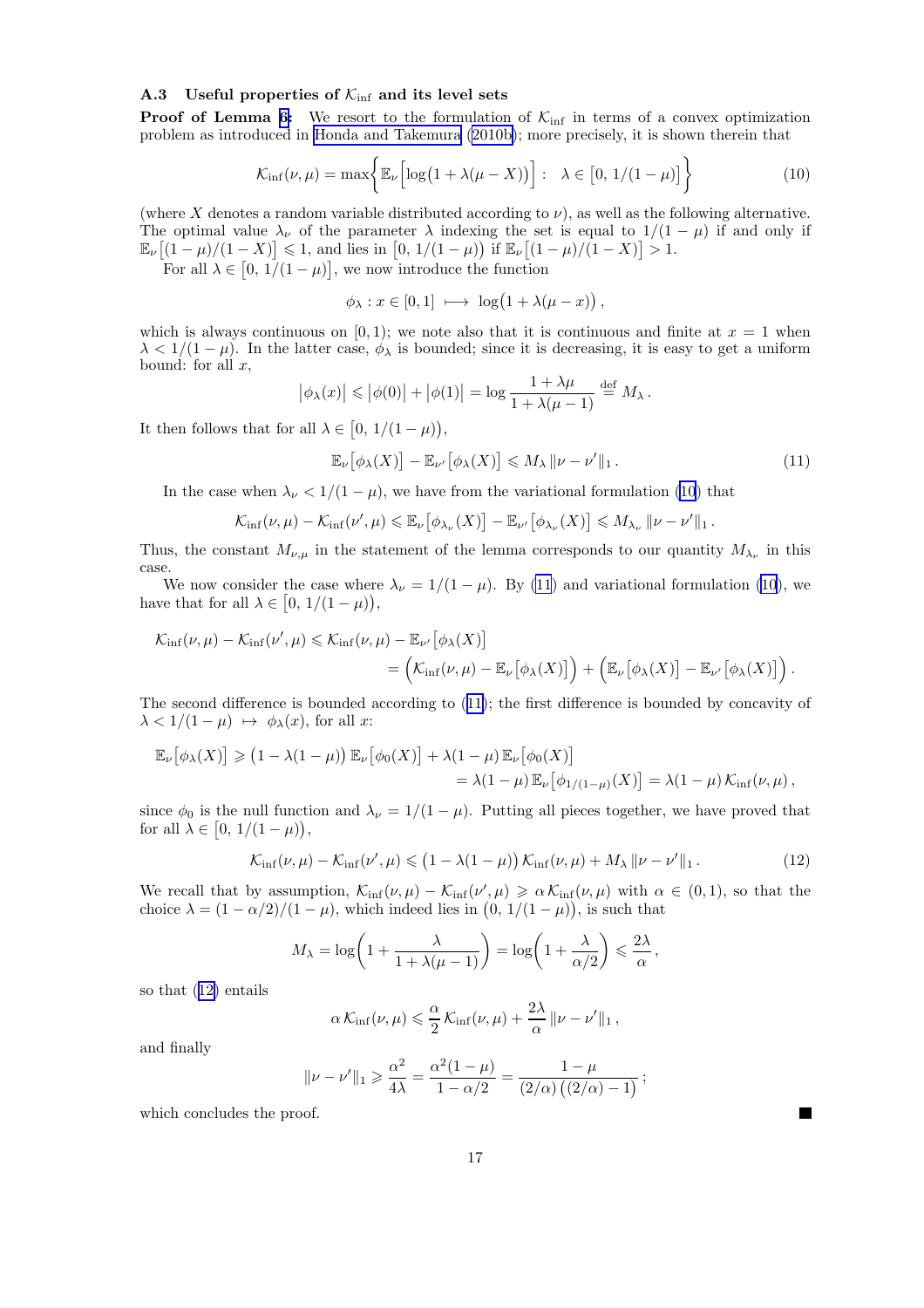**Proof of Lemma [7:](#page-8-0)** In [Honda and Takemura](#page-14-0) ([2010b](#page-14-0)) it is shown that in this case,  $\mathcal{K}_{\text{inf}}(\nu,\mu)$  is differentiable in  $\mu \in (E(\nu), 1)$  with

$$
\frac{1}{1-\mu} \geq \frac{\partial}{\partial \mu} \mathcal{K}_{\text{inf}}(\nu, \mu) \geq \frac{\mu - E(\nu)}{\mu(1-\mu)}.
$$
\n(13)

We apply this result to the rewriting

$$
\mathcal{K}_{\rm inf}(\nu,\mu) - \mathcal{K}_{\rm inf}(\nu,\mu-\varepsilon) = \int_{\mu-\varepsilon}^{\mu} \frac{\partial}{\partial \mu} \mathcal{K}_{\rm inf}(\nu,u) \, \mathrm{d}u \,,
$$

which already gives one part of the bound. For the lower bound, we note that by assumption  $-E(\nu) > -(\mu - \varepsilon)$  and that  $u(1 - u) \leq 1/4$  (since we consider distributions with support included in  $[0, 1]$ ; so that, for all  $u$ ,

$$
\frac{u - E(\nu)}{u(1 - u)} \geqslant 4(u - (\mu - \varepsilon)).
$$

Integrating the bound concludes the main part of the proof.

Now, to see that the first inequality in the statement is always valid, we need to consider the case when  $E(\nu) \geq \mu$ , for which the statement is trivial since then  $\mathcal{K}_{\text{inf}}(\nu, \mu) = 0$ , and the case when  $\mu > E(\nu) \geq \mu - \varepsilon$ . But in the latter case, it is shown in [Honda and Takemura \(2010b,](#page-14-0) Lemma 6, case 2) that

$$
\mathcal{K}_{\text{inf}}(\nu,\mu) \leqslant \frac{\mu - E(\nu)}{1 - \mu},
$$

which concludes the proof.

**Proof of Lemma [8](#page-9-0):** First,  $\mathcal{C}_{\mu}(\gamma)$  is non empty as it always contains  $\delta_{\mu}$ , the Dirac mass on  $\mu$ .

The fact that  $\mathcal{C}_{\mu}(\gamma)$  is convex follows from the convexity of K in the pair of probability distributions that it takes as an argument. Indeed, for all  $\alpha \in [0,1]$ ,  $\nu', \nu'' \in C_{\mu}(\gamma)$ , denoting by  $\nu'_{\mu}, \nu''_{\mu}$ some distributions such that the defining conditions in  $\mathcal{C}_{\mu}(\gamma)$  are satisfied, we have that

$$
E(\alpha\nu'_{\mu}+(1-\alpha)\nu''_{\mu})>\mu
$$

and

$$
\mathcal{K}\big(\alpha\nu'+(1-\alpha)\nu'',\,\alpha\nu_\mu'+(1-\alpha)\nu_\mu''\big)\leqslant \alpha\,\mathcal{K}\big(\nu',\nu_\mu'\big)+(1-\alpha)\,\mathcal{K}\big(\nu'',\nu_\mu''\big)<\gamma\,.
$$

We prove that  $\mathcal{C}_{\mu}(\gamma)$  is an open set. With each  $\nu' \in \mathcal{C}_{\mu}(\gamma)$ , we associate a distribution  $\nu'_{\mu}$ satisfying the defining constraints in  $\mathcal{C}_{\mu}(\gamma)$ ; by choosing

$$
\alpha = \frac{1 - \mu/E(\nu_{\mu}')}{2} \ \in (0, 1/2),
$$

we have that the open set formed by the

$$
(1 - \alpha) \nu' + \alpha \nu'', \qquad \nu'' \in B(\nu', 1)
$$

is contained in  $\mathcal{C}_{\mu,\gamma}$ , where  $B(\nu',1)$  denotes the ball with center  $\nu'$  and radius 1 in the norm  $\|\cdot\|$ over  $\mathcal{P}(\mathcal{X})$ . Indeed, we have on the one hand,

$$
E((1-\alpha)\nu_{\mu}^{\prime}+\alpha\nu^{\prime\prime}) \geq (1-\alpha) E(\nu_{\mu}^{\prime}) \geq (1-\frac{1-\mu/E(\nu_{\mu}^{\prime})}{2}) E(\nu_{\mu}^{\prime}) = \frac{E(\nu_{\mu}^{\prime})+\mu}{2} > \mu,
$$

and on the other hand, by convexity of the Kullback-Leibler divergence,

$$
\mathcal{K}\big((1-\alpha)\nu'+\alpha\nu'',\,(1-\alpha)\nu'_{\mu}+\alpha\nu''\big) \leqslant (1-\alpha)\,\mathcal{K}\big(\nu',\,\nu'_{\mu}\big) < (1-\alpha)\gamma\,.
$$

To prove the desired inclusion, we first note that in the case of  $\mathcal{P}_F([0,1])$ , [Honda and Takemura](#page-14-0) ([2010b\)](#page-14-0) show that one has the rewriting

$$
\mathcal{K}_{\text{inf}}(\nu,\mu) = \min \left\{ \mathcal{K}(\nu,\nu') : \nu' \in \mathcal{P}_F([0,1]) \text{ s.t. } E(\nu') \geq \mu \right\};
$$

in particular, the infimum is achieved with this new formulation. Hence,

$$
\mathcal{C}_{\mu,\gamma} = \left\{ \nu' \in \mathcal{P}_F([0,1]) : \exists \nu'_\mu \in \mathcal{P}_F([0,1]) \text{ s.t. } E(\nu'_\mu) \geqslant \mu \text{ and } \mathcal{K}(\nu',\nu'_\mu) < \gamma \right\}.
$$